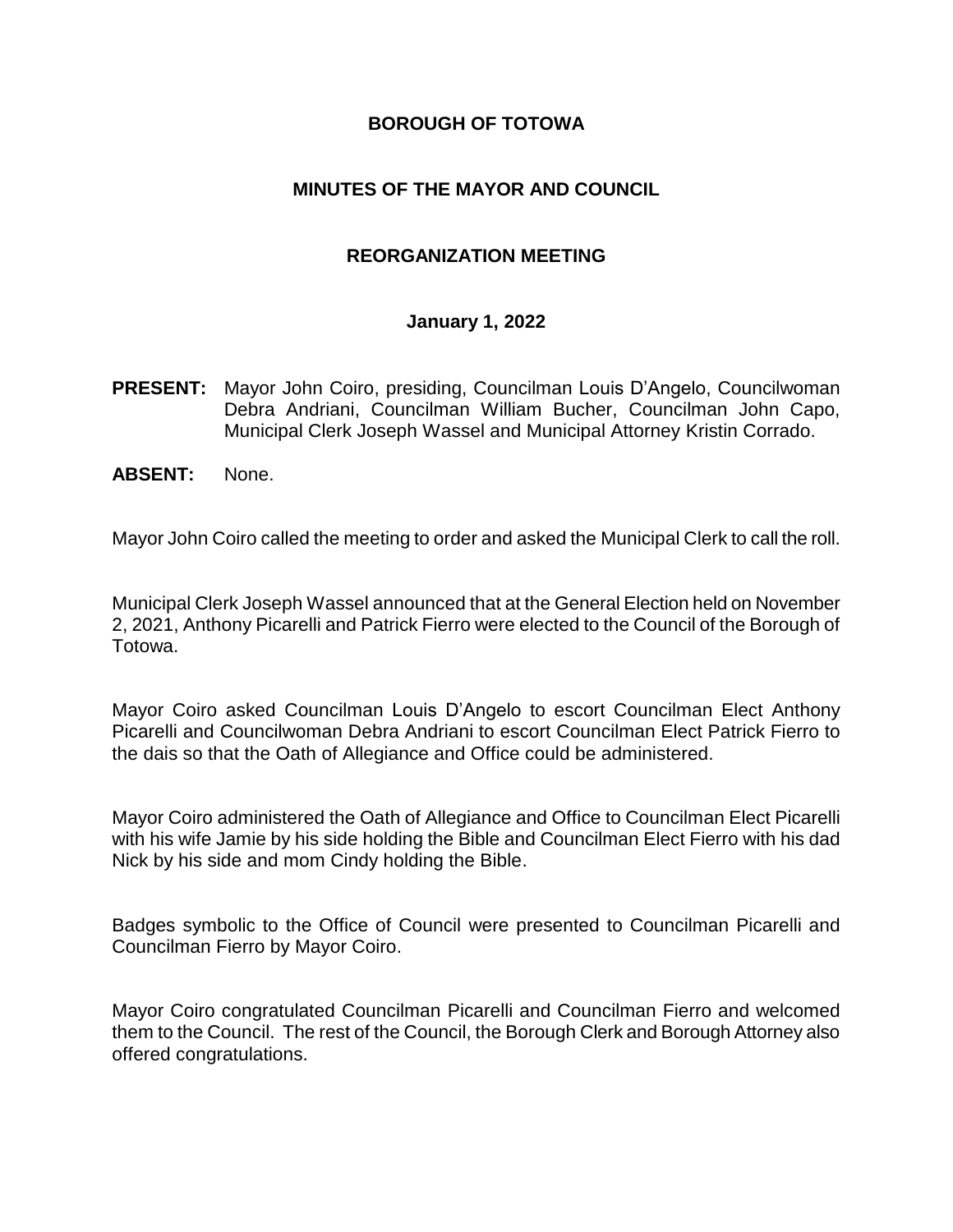Councilman Picarelli thanked all for attending and wished everyone a Happy New Year. Thanked Chairman Peter Murphy, the Mayor and Council, his Mom and Dad and wife Jamie and said that Pat was a great running mate.

Councilman Fierro thanked his parents, the residents, the Mayor and Council for their support and wished all a Happy New Year.

Mayor Coiro reported that Richard Schopperth has been elected as Fire Chief of the Borough of Totowa Fire Department for a term of two (2) years and asked that he come forward to the dais so that the Oath of Allegiance and Office can be administered.

Mayor Coiro administered the Oath of Allegiance and Office to Fire Chief Elect Schopperth with his daughters Courtney and Kristin by his side and holding the Bible.

A badge symbolic to the Office of Fire Chief was presented to Fire Chief Schopperth by Mayor Coiro.

Mayor Coiro congratulated Fire Chief Schopperth.

Fire Chief Schopperth thanked the Mayor and Council for their continued support of the Fire Department, thanked his fellow firefighters, Chief Vincent Marciano, his family and wife, who couldn't attend because she was home watching our granddaughter. Wished everyone a Happy New Year.

Mayor Coiro welcomed the guests and citizens to the annual Reorganization Meeting of the Mayor and Council.

Mayor Coiro announced that the Reorganization Meeting of the 2022 Borough Council was now in session.

Mayor Coiro asked the Municipal Clerk to call the roll of the 2022 Borough Council.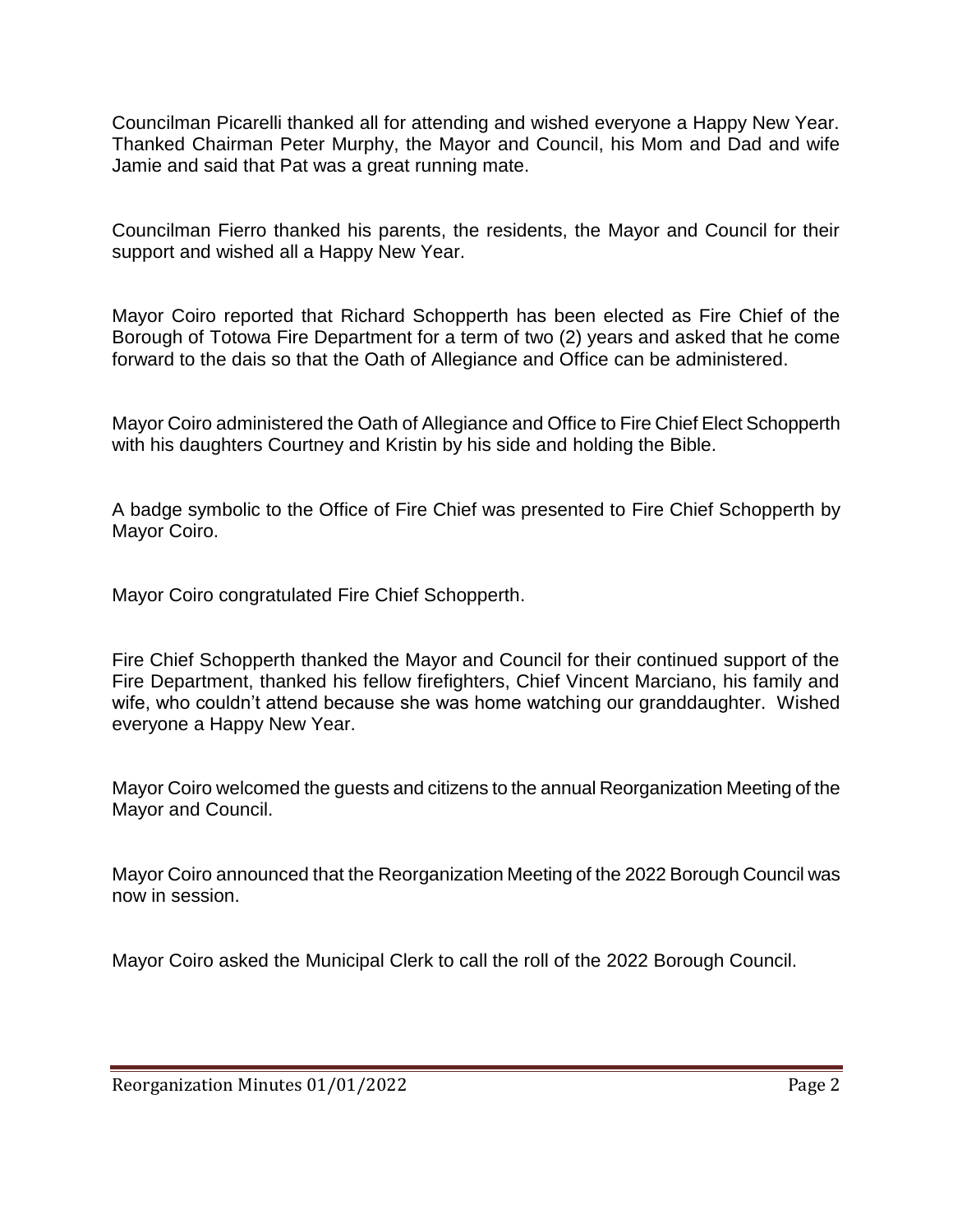- **PRESENT:** Mayor John Coiro, presiding, Councilman Louis D'Angelo, Councilwoman Debra Andriani, Councilman Anthony Picarelli, Councilman William Bucher, Councilman John Capo and Councilman Patrick Fierro.
- **ABSENT:** None.

Mayor Coiro asked Father Marc Mancini to give the invocation.

Mayor Coiro asked everyone to join the Mayor and Council in the Pledge of Allegiance to the Flag.

The following Statement of the Meeting as required by New Jersey Statutes was read by the Municipal Clerk:

This meeting of the Mayor and Council held on this First Day of January, 2022, is being held in accordance with the Annual Notice of the Schedule of Meetings as required by Chapter 231, P.L. 1975 of the State of New Jersey, as amended. The agenda for this meeting has been prepared and distributed to the Mayor and Council and a copy has been on file in the Office of the Borough Clerk.

Mayor Coiro called for the election of Council President for the 2022 Borough Council.

Councilwoman Andriani nominated Councilman Lou D'Angelo for the position of Council President for the year 2022, seconded by Councilman Picarelli.

There being no further nominations, there was a motion by Councilwoman Andriani, seconded by Councilman Picarelli that Councilman D'Angelo be elected as Council President for the year 2022. On roll call vote, all members of the Council present voted in the affirmative.

Mayor Coiro announced that Councilman Lou D'Angelo has been elected as Council President of the Borough of Totowa for the year 2022.

Mayor Coiro announced that Councilman Anthony Picarelli will present the following resolutions to the Governing Body for their consideration and adoption.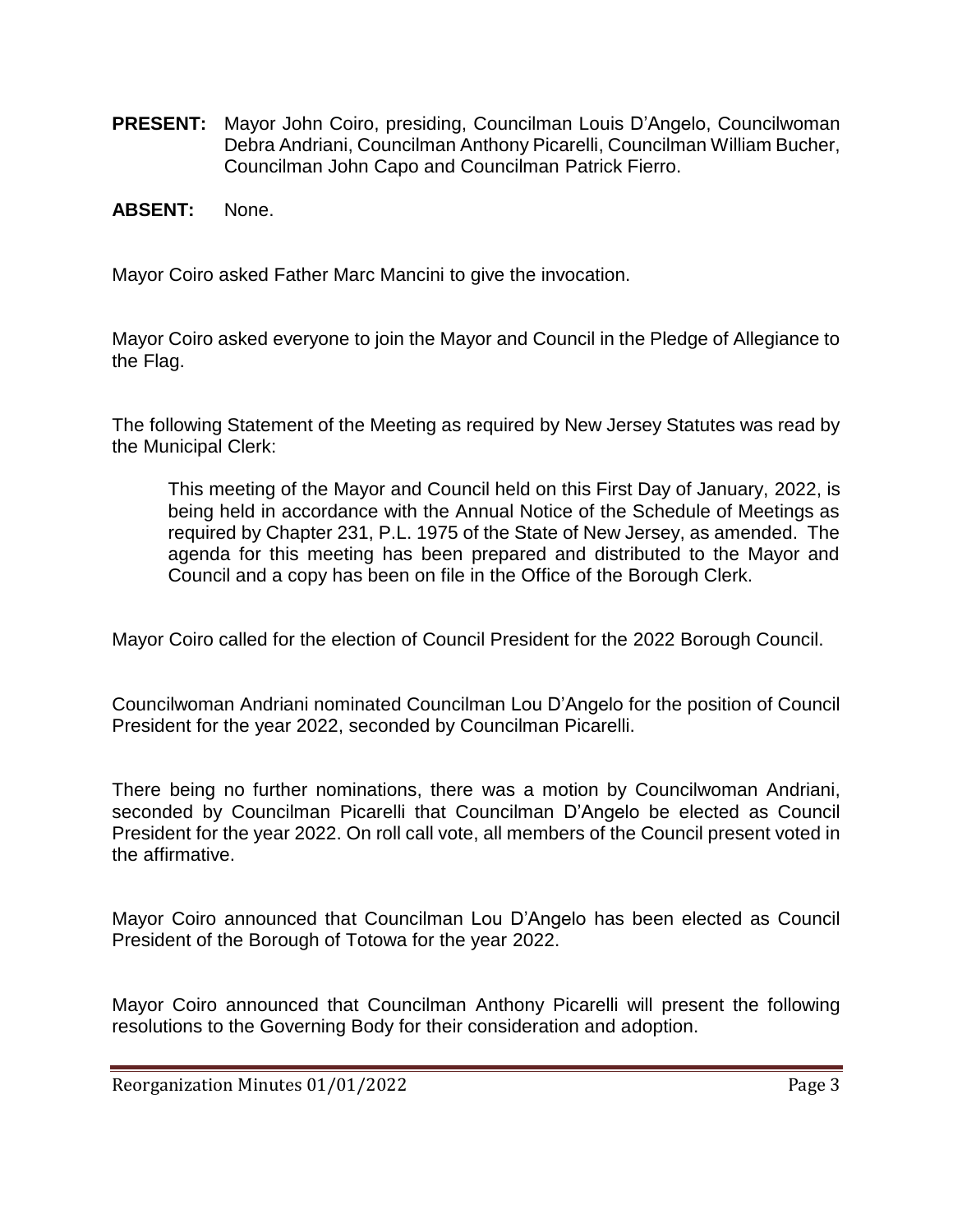#### RESOLUTION NO. 01-2022

BE IT RESOLVED, by the Mayor and Council of the Borough of Totowa, that the By-Laws of the Borough Council amended January 1, 2022 are hereby adopted by the Mayor and Council of the Borough of Totowa for the Year 2022; and

BE IT FURTHER RESOLVED, that all proceedings of the Council not controlled by the provisions of these By-Laws shall be regulated by Robert's Rules of Order.

### RESOLUTION NO. 02-2022

WHEREAS, in accordance with the Open Public Meetings Act of the Public Laws of 1975, Chapter 231, the Mayor and Council of the Borough of Totowa must set forth in annual notice a schedule of its meetings for the Year 2022.

NOW, THEREFORE, BE IT RESOLVED, by the Mayor and Council of the Borough of Totowa, that this Council shall meet during the Year 2022 for its regular meetings, in the Council Chamber on the second floor in the Municipal Complex, 537 Totowa Road at Cherba Place, at 7:30 p.m., in accordance with the following schedule:

| January 11 & 25 | July 12 & 26                                          |
|-----------------|-------------------------------------------------------|
| February 8 & 22 | August 9 & 23                                         |
| March 8 & 22    | September 13 & 27                                     |
| April 12 & 26   | October 11 & 25                                       |
| May 10 & 24     | November 15 & 29                                      |
| June 14 & 28    | December 13 & 27                                      |
|                 | Reorganization Meeting: January 1, 2023 at 12:00 p.m. |

BE IT FURTHER RESOLVED, that a copy of this annual notice be filed in the Office of the Municipal Clerk, that it be posted on the bulletin board in the Municipal Complex and be transmitted to The Herald News, The Record and The Passaic Valley Today Paper.

### RESOLUTION NO. 03-2022

WHEREAS, P.L. 1983, Chapter 8, Local Fiscal Affairs Law, N.J.S.A. 40A:5-2, has been amended to require that each municipality designate a Cash Management Plan for the deposit of each local unit's monies.

NOW, THEREFORE, BE IT RESOLVED, that the following Cash Management Plan of the Borough of Totowa be and is hereby adopted.

### A. DESIGNATION OF OFFICIAL DEPOSITORIES:

Reorganization Minutes 01/01/2022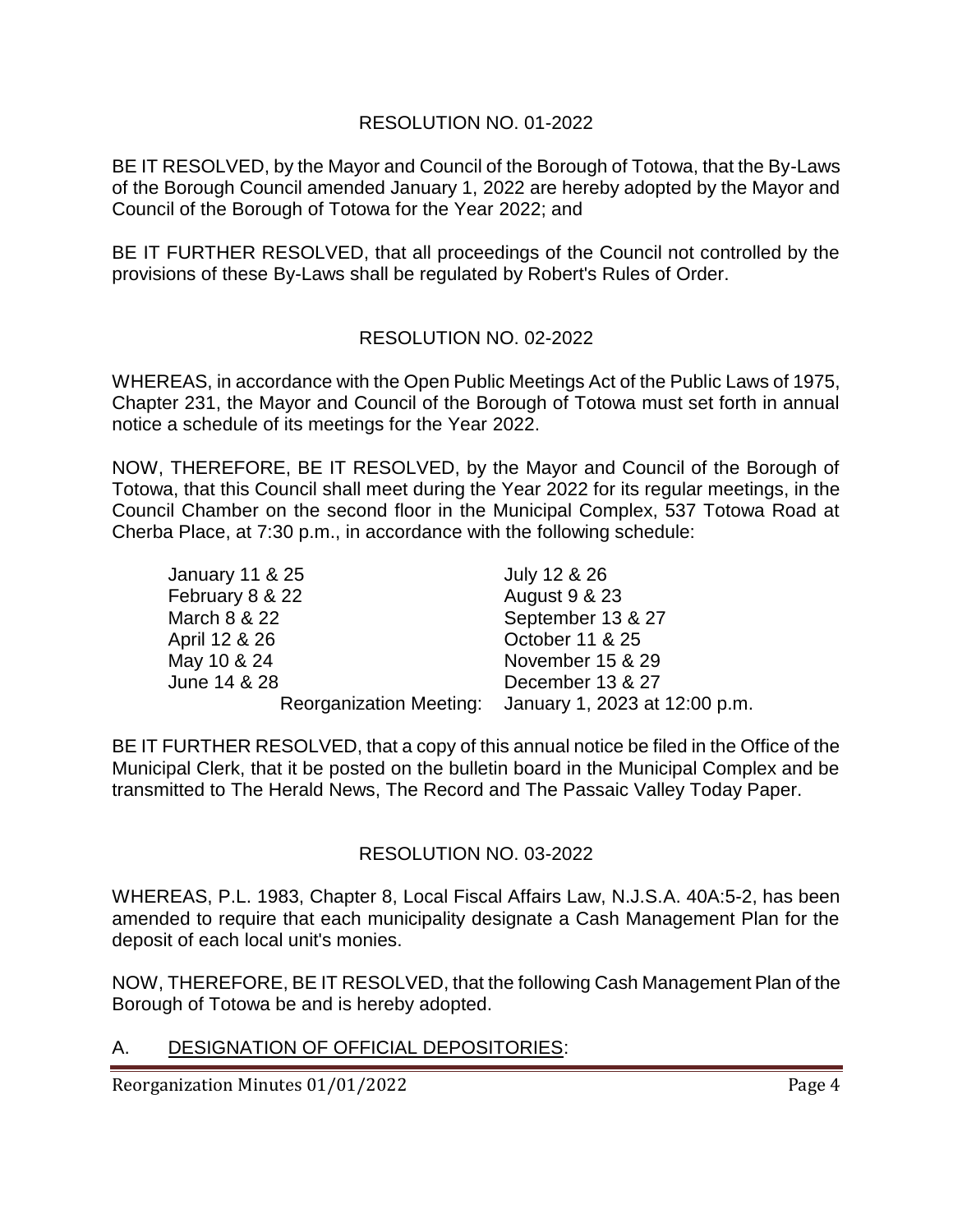The following financial institutions are designated official depositories:

- 1. J.P. MORGAN CHASE BANK LAKELAND BANK NORTH JERSEY FEDERAL CREDIT UNION TD BANK, NA VALLEY NATIONAL BANK WELLS FARGO
- 2. Designated official depositories are required to submit to the Chief Financial Officer of the Borough of Totowa a copy of the State of New Jersey, Department of Banking, Governmental Unit Deposit Protection Act Notification of eligibility, which must be filed semiannually in the Department of Banking as of June 30th and December 31st of each year. Said Notices must be available for annual audit.
- 3. Designated official depositories are required to submit to the Chief Financial Officer a copy of institution's "Annual Report" on an annual basis.

## B. DEPOSIT OF FUNDS:

All funds shall be deposited within Forty-Eight (48) hours of receipt in accordance with State statute.

- 1. Opening funds shall be deposited into interest bearing accounts to maximize interest earnings.
- 2. Capital and Debt service funds may be deposited into interest bearing accounts. Non-interest bearing accounts shall be regularly monitored for the availability of funds for investment.
- 3. Trust funds may be deposited into interest bearing accounts in accordance with the State statutes regulating the deposit of developer's escrow deposits. Non-interest bearing accounts should be regularly monitored for availability of funds for investment except where either State or Federal laws prohibit the earning of interest on such funds.
- 4. Payroll and agency remittance funds shall be maintained in regular checking accounts, only insofar as they serve to compensate the bank for payroll data processing services.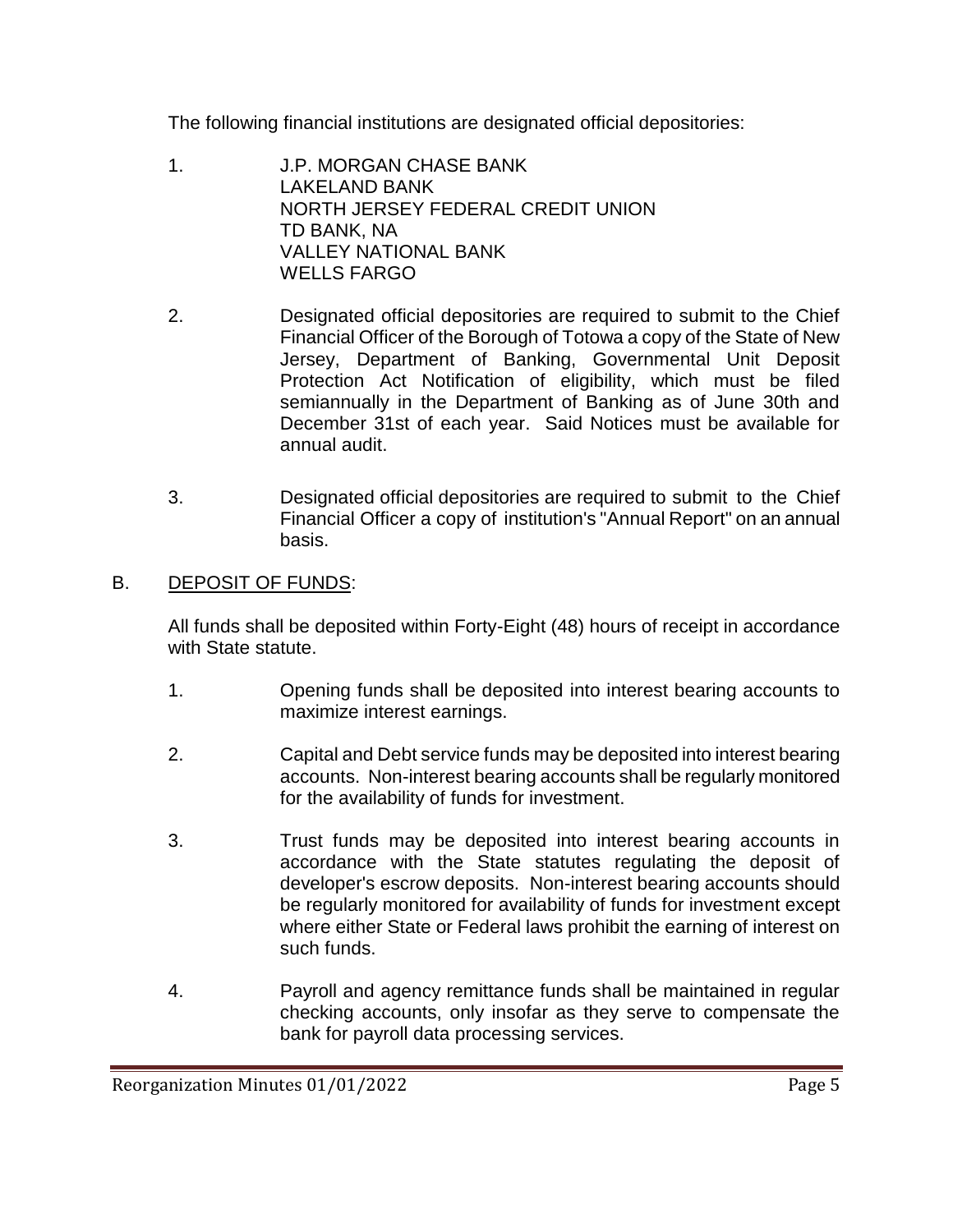### C. DEFINITION OF ALLOWABLE INVESTMENT INSTRUMENTS:

The Borough may permit deposits and investments in such depositories as permitted in Section 4 of P.L. 1970, Chapter 236 (C.17:9-44) and other instruments specified below:

- 1. United States Treasury Bills (T-Bills)
- 2. Borough of Totowa Bonds or Notes
- 3. Commercial Bank Deposits and Certificates of Deposit (CD's)
- 4. Repurchase Agreements (Repo's)
- 5. Investments in Savings and Loan Association
- 6. United States Government Agency and Instrumentality Obligations
- 7. State of New Jersey Cash Management Fund
- 8. School District Obligations

### D. DEFINITION OF ACCEPTABLE COLLATERAL AND PROTECTION OF BOROUGH ASSETS:

- 1. All designated depositories must conform to all applicable State statutes concerning depositories of Public Funds.
- 2. All depositories shall obtain the highest amount possible F.D.I.C. and/or F.S.L.I.C. coverage of all Borough Assets (Demand and Certificate of Deposit).
- 3. Collateral will be required for all deposits and investments of the Borough, except for those in the State Cash Management Fund, collateral must have a market value of not less than 100 percent of all deposits and investments.
- 4. For pledges by depositories on Borough Funds, the following securities will be considered acceptable for pledges:
	- a. Any security backed by the U.S. Government.
	- b. Any direct obligation of any taxing authority within the Borough of Totowa.
	- c. Real Estate Mortgage Loans for Real Estate property located within the Totowa market area. Pledges of Real Estate Mortgage Loans shall be maintained at a market value of 115 percent of deposits.
	- d. All pledges of collateral must be indicated on an advice copy of the investment instrument which shall be forwarded to the Chief Financial Officer or Treasurer.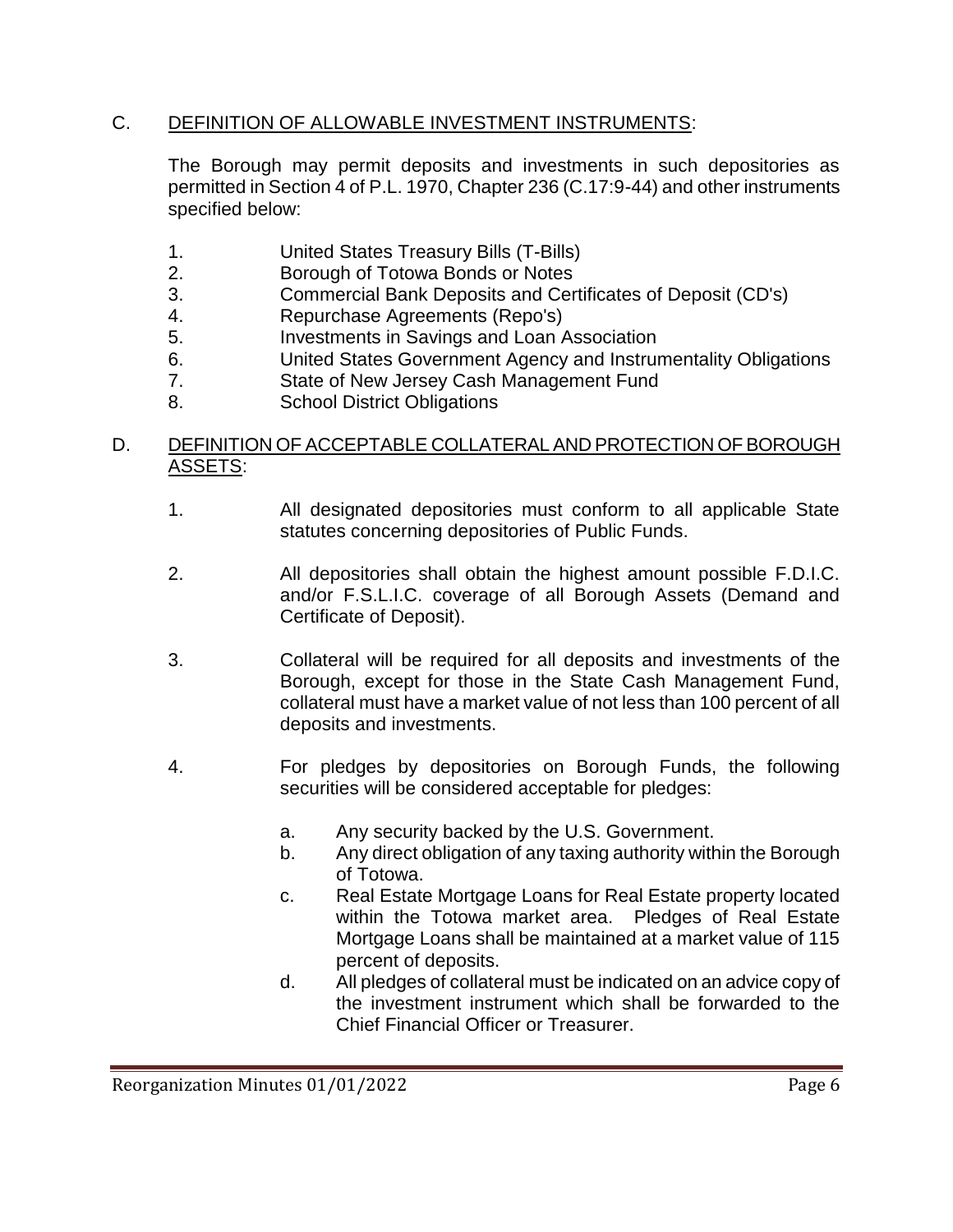### E. COMPENSATING BALANCE AGREEMENTS:

Where compensating balances are used to offset bank expenses, an agreement between the bank and the Borough shall be executed, specifying the charge for each service. Said agreement shall be reviewed annually.

#### F. REPORTING PROCEDURES:

The Chief Financial Officer shall prepare for the Mayor and Council of the Borough of Totowa the following investment reports:

- 1. MONTHLY REPORTING: A detailed listing of all investments purchased in the prior month, specifying the amount, interest percent per annum, number of days, period of investment and maturity date, interest amount at maturity and financial institutions with which investment is placed. This report shall be broken down by fund.
- 2. QUARTERLY REPORTING: A detailed summary analysis of all investments by fund, specifying the quarterly interest rate earned, quarterly interest earned on NOW and Savings Accounts and Year-To-Date total interest earnings.
- 3. The Treasurer shall prepare a schedule of outstanding investments for the independent auditors as of December 31st of each year and at other such times as required by the auditors.
- 4. The Treasurer shall also periodically provide analysis of average daily balances in interest bearing checking accounts vs. other investment vehicle potential.
- 5. All such reports may include a comparison of current investment income vs. forecast, prior year or market conditions.

### G. DIVERSIFICATION REQUIREMENTS:

The Chief Financial Officer and Treasurer shall closely examine investments to guard against the effects of a financial institution going into default. This may be accomplished through the practice of spreading the investments around in various designated official depositories.

### H. MAXIMUM MATURITY POLICY: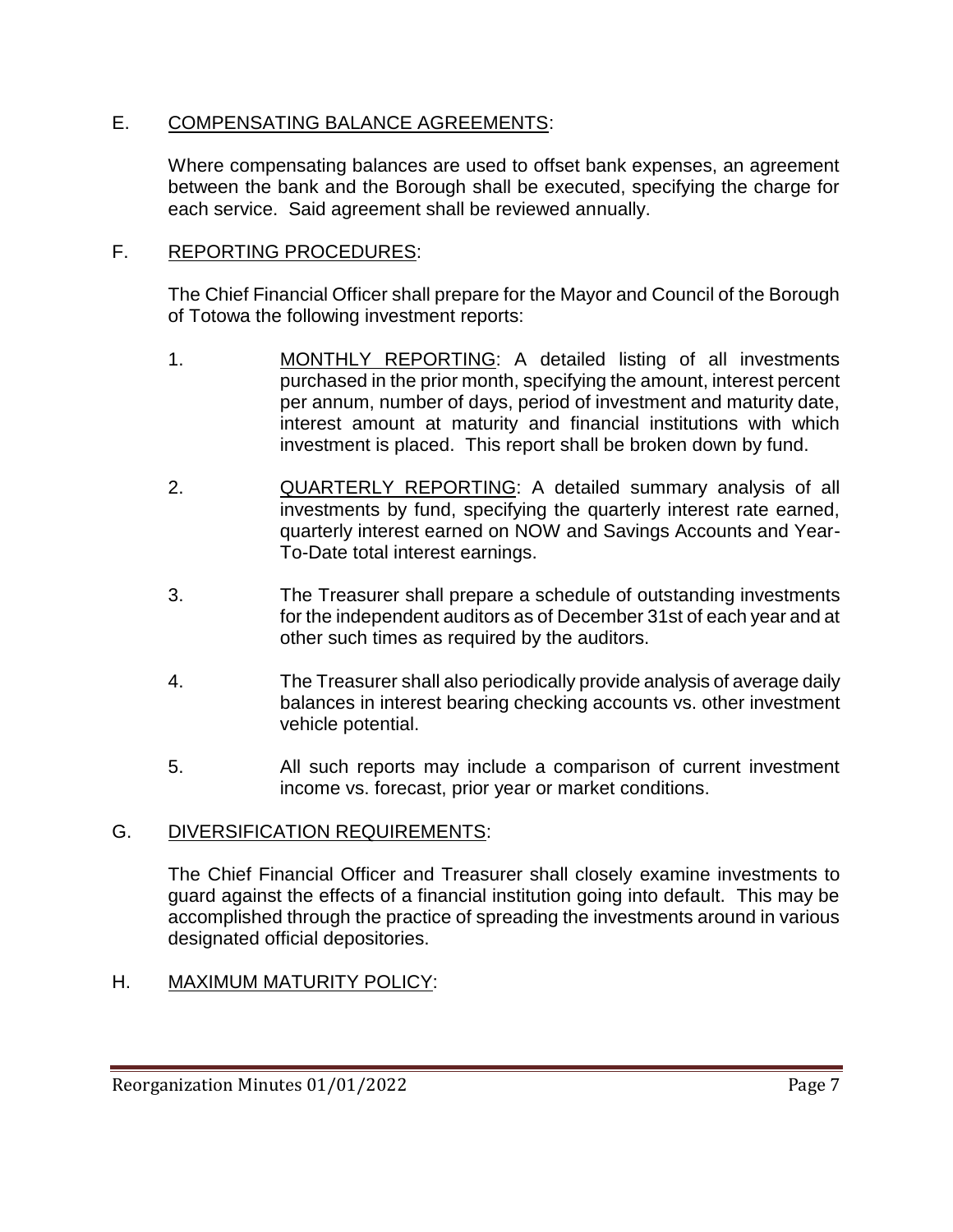Investments shall be limited to a maturity not to exceed one year on all operating funds unless a longer maturity is permitted within the provision of regulation promulgated by either the Federal or State Governments.

### I. INVESTMENT PROCEDURES:

Bids for Certificates of Deposit and Repurchase Agreements will be solicited of at least three (3) designated depositories only if the amount is \$100,000 or greater.

Telephone bids will be solicited of designated depositories by the Chief Financial Officer or Treasurer or designated staff member.

The depository shall specify the principal amount of the investment bid on, interest rate and number of days used to calculate the interest to be paid upon maturity.

Interest paid shall be from the date the bid was awarded to the date of maturity.

All bidders may request the results of the bid after the bid is formally awarded.

A check or wire transfer of funds will be made available to the winning bidder on the same business day the bid is awarded.

Each quotation shall be documented to record the date and time of quote, the parties in the discussion, the instrument(s), maturities and rates. A bid form of the Borough may be used.

### J. RETURN ON INVESTMENT:

Where the return on a proposed investment does not exceed the cost of making said investment by a minimum amount the Chief Financial Officer and/or Treasurer will not make the investment. The Chief Financial Officer and/or Treasurer shall have the discretion to award an investment to the bank wherein the funds reside, should that bank's quoted rate be less than other quoted rates received in the event that the differential in interest rates is less than 25 basis points, and providing that the term of the investment is less than fifteen (15) days.

### K. CONTROLS:

When possible, the internal controls should provide for a separation of the investment placement functions and the accounting activity. Controls must be designed for telephone orders, wire transfers and securities safekeeping. Only specifically designated personnel shall be allowed to conduct this part of the transactions, and all activity should be subject to immediate written confirmation by the designated depository. The Treasurer shall review each day's activity.

Reorganization Minutes 01/01/2022 Page 8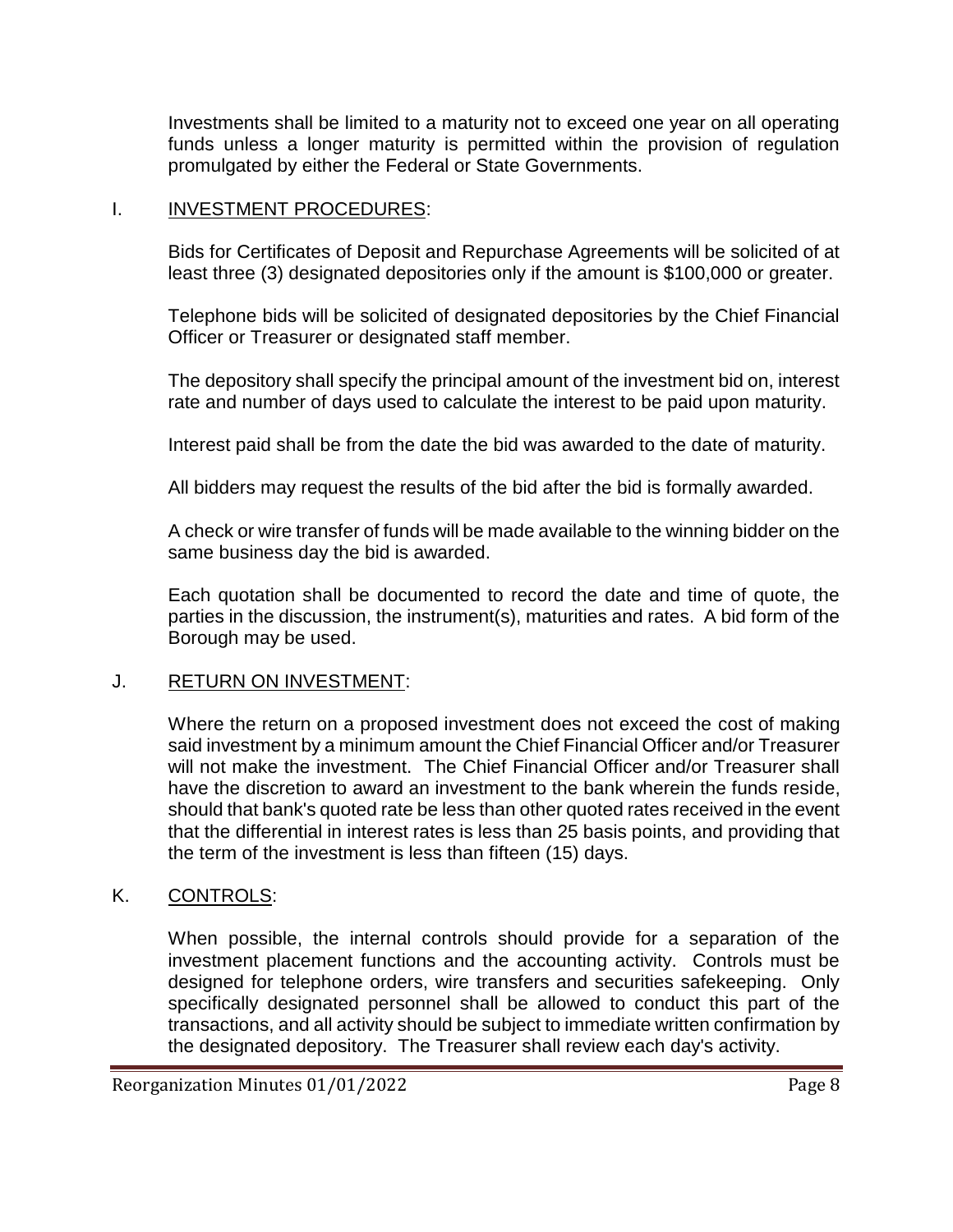#### L. BONDING:

The following officials shall be covered by surety bonds; said surety bonds to be examined by the independent auditor to insure their proper execution:

> **Collector** Municipal Court Administrator Deputy Municipal Court Administrator Municipal Court Judge

Staff members of the Department of Finance not covered by separate surety bonds shall be covered by a Public Employee's Faithful Performance Bond in the minimum amount of \$50,000.00.

M. COMPLIANCE:

The Cash Management Plan of the Borough of Totowa shall be subject to the annual audit conducted pursuant to N.J.S. 40A:5-4.

- N. The official charged with the custody of the monies of the Borough of Totowa shall deposit them as designated by the Cash Management Plan and shall thereafter be relieved of any liability or loss of such monies due to the insolvency or closing of any depository designated in the Cash Management Plan pursuant to N.J.S. 40A:5-2.
- O. Where a conflict exists between this Cash Management Plan and State statute, the applicable State statute shall apply.
- P. The Cash Management Plan shall be subject to the approval of the Borough Attorney.

### RESOLUTION NO. 04-2022

BE IT RESOLVED, by the Mayor and Council of the Borough of Totowa that the Mayor, Borough Clerk and the Chief Financial Officer/Treasurer be hereby designated as the Official Signatories to sign all checks.

### RESOLUTION NO. 05-2022

BE IT RESOLVED, by the Mayor and Council of the Borough of Totowa that the Tax Collector of the Borough of Totowa be named and designated as the Official Tax Search Officer of the Borough of Totowa.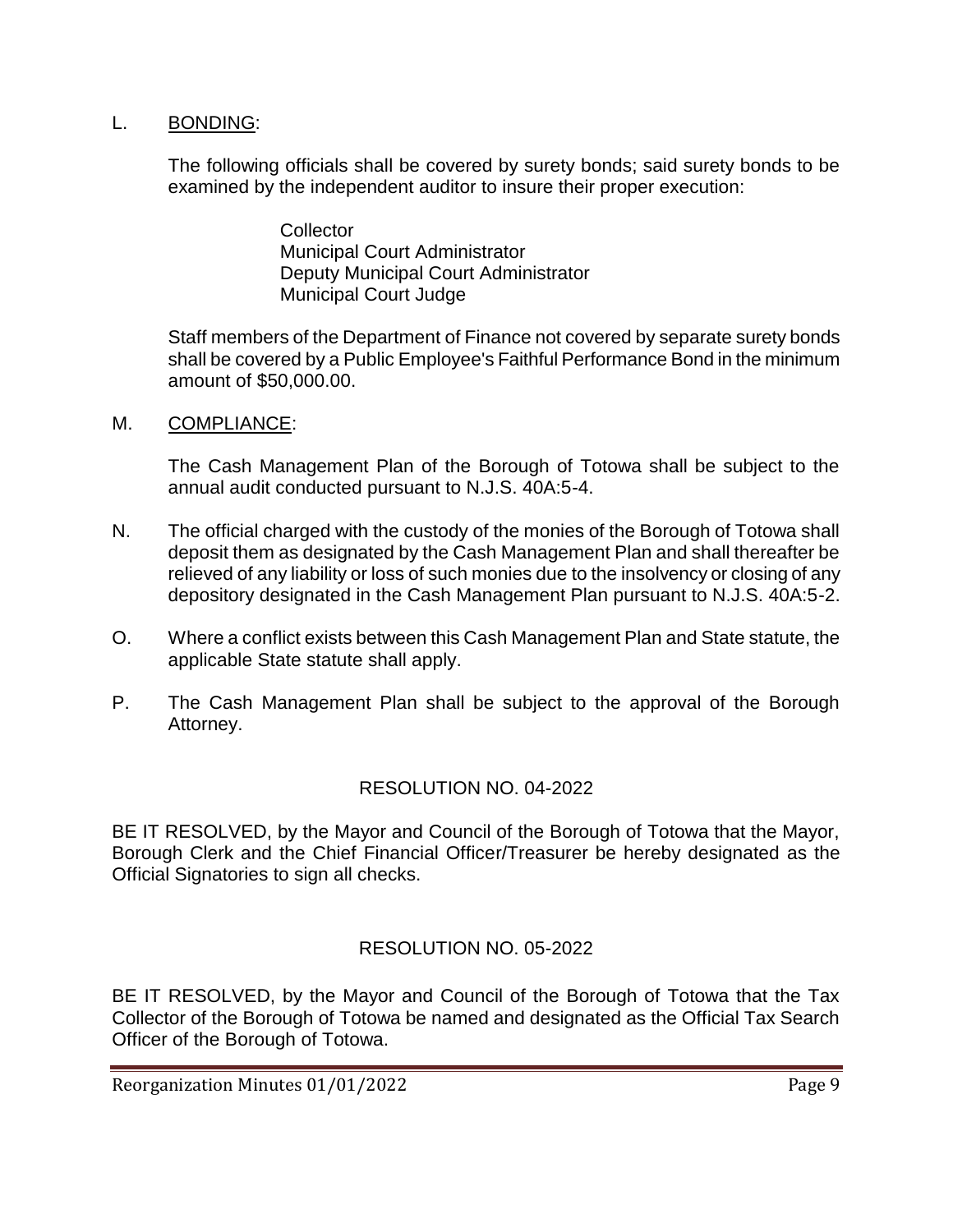### RESOLUTION NO. 06-2022

BE IT RESOLVED, by the Mayor and Council of the Borough of Totowa that the Borough Clerk is hereby named and designated as the Official of the Borough of Totowa, to make Official Certificates of Searches as to Municipal Improvements authorized by Ordinances of the Borough of Totowa.

## RESOLUTION NO. 07-2022

WHEREAS, it is necessary to have a person responsible for processing of all documents pertaining to the Public Employees Retirement System of the State of New Jersey.

NOW, THEREFORE, BE IT RESOLVED, by the Mayor and Council of the Borough of Totowa that the Borough Clerk is hereby named and designated as the Supervisor Certifying Officer for documents pertaining to the Public Employees Retirement System.

### RESOLUTION NO. 08-2022

WHEREAS, it is necessary to have a person responsible for processing of all documents pertaining to the Police and Fireman's Retirement System of the State of New Jersey.

NOW, THEREFORE, BE IT RESOLVED, by the Mayor and Council of the Borough of Totowa that the Borough Clerk is hereby named and designated as the Supervisor Certifying Officer for documents pertaining to the Police and Fireman's Retirement System.

### RESOLUTION NO. 09-2022

WHEREAS, it is necessary to have a person responsible for the processing of all Social Security Records.

NOW, THEREFORE, BE IT RESOLVED, by the Mayor and Council of the Borough of Totowa that the Chief Financial Officer/Treasurer of the Borough of Totowa be named and designated as the Official in charge of Social Security Records.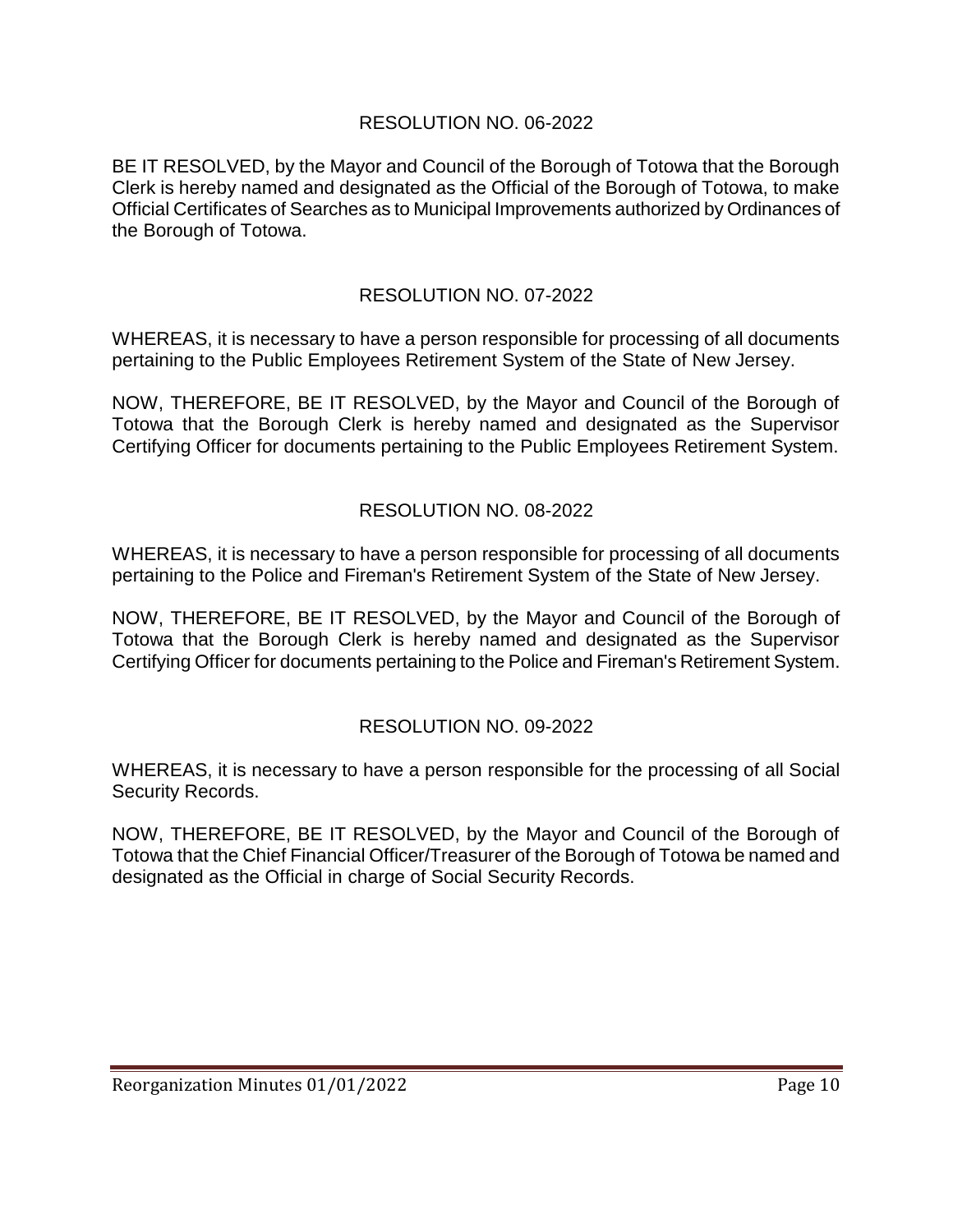#### RESOLUTION NO. 10-2022

BE IT RESOLVED, by the Mayor and Council of the Borough of Totowa that the Borough Clerk is hereby named and designated as the Official of the Borough of Totowa, to issue Official Certificates certifying whether or not a sub-division of lands has been recommended by the Planning Board and approved by the Mayor and Council of the Borough of Totowa.

### RESOLUTION NO. 11-2022

WHEREAS, the Mayor and Council of the Borough of Totowa must establish the interest rate for the delinquent taxes for the year 2022.

NOW, THEREFORE, BE IT RESOLVED, by the Mayor and Council of the Borough of Totowa that the Tax Collector is hereby authorized and directed to charge interest on delinquent taxes and assessment accounts as follows:

| First 10 days of Tax Payments                                        | No Penalty |
|----------------------------------------------------------------------|------------|
| Thereafter from the due date of<br>Tax Payments for the 1st \$1,500. | 8%         |
| Thereafter, the balance in<br>excess of \$1,500.                     | 18%        |

And in addition to, in accordance with N.J.S.A. 54:4-67 as amended, the following schedule shall apply:

| Up to \$1,500. delinguency           | 8%  |
|--------------------------------------|-----|
| Over \$1,500. delinguency            | 18% |
| Additional penalty for a delinquency |     |

over \$10,000. if not paid prior to the end of the calendar year. 6%

### RESOLUTION NO. 12-2022

WHEREAS, the Mayor and Council of the Borough of Totowa must establish the interest rate for the delinquent water bills for the year 2022.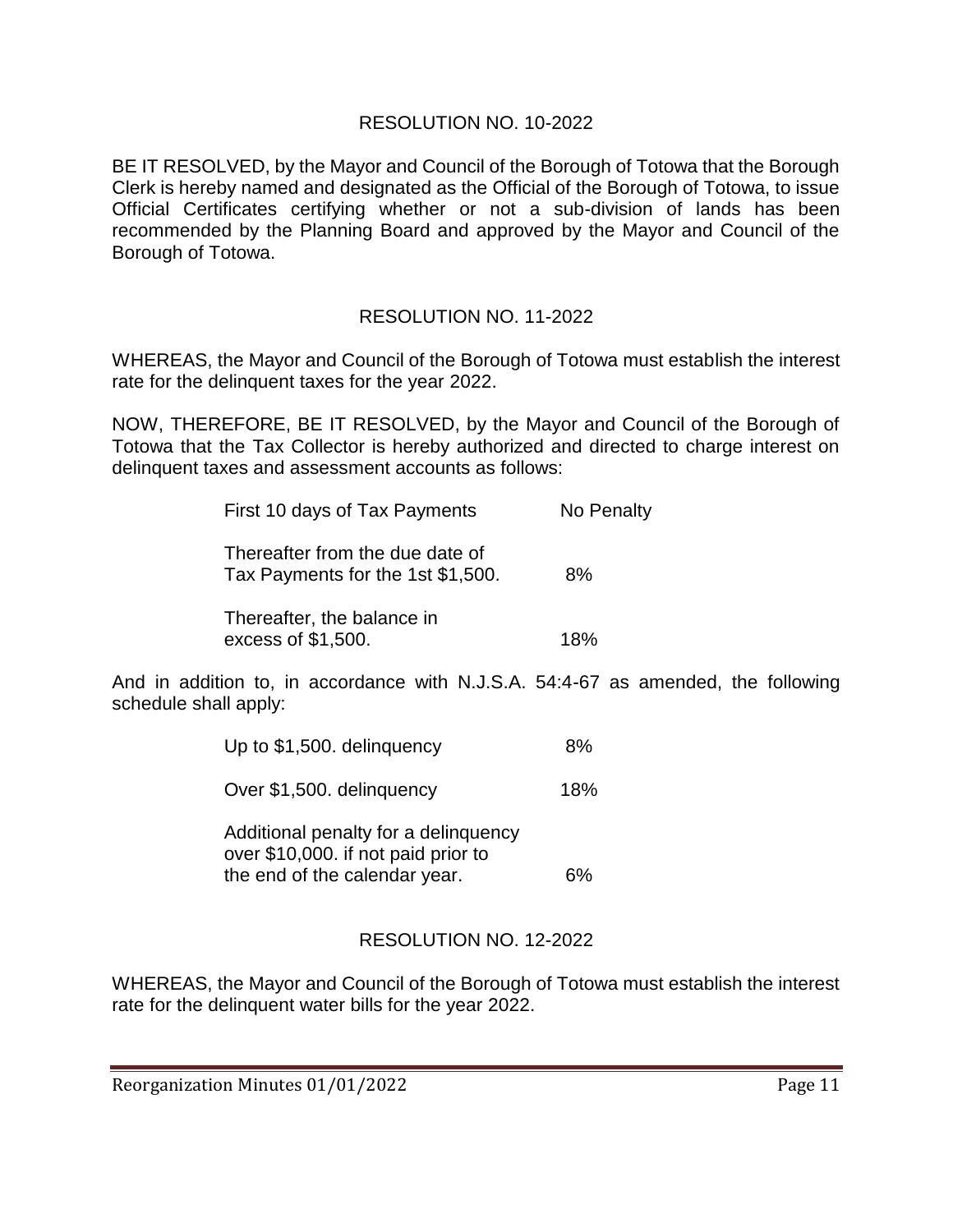NOW, THEREFORE, BE IT RESOLVED, by the Mayor and Council of the Borough of Totowa that the Water Registrar is hereby authorized and directed to charge interest on delinquent water accounts as follows:

| First 30 days of Water Payments                                        | No Penalty |
|------------------------------------------------------------------------|------------|
| Thereafter from the due date of<br>Water Payments for the 1st \$1,500. | 8%         |
| Thereafter, the balance in<br>excess of \$1,500.                       | 18%        |

And in addition to, in accordance with N.J.S.A. 54:4-67 as amended, the following schedule shall apply:

| Up to \$1,500. delinguency                                                                                   | 8%  |
|--------------------------------------------------------------------------------------------------------------|-----|
| Over \$1,500. delinguency                                                                                    | 18% |
| Additional penalty for a delinguency<br>over \$10,000. if not paid prior to<br>the end of the calendar year. | 6%  |

### RESOLUTION NO. 13-2022

BE IT RESOLVED, by the Mayor and Council of the Borough of Totowa that appointments of officers and employees, contracts and authorizations for services which were performed during the year 2021 and previously approved, be and are hereby ratified by the Mayor and Council for the Year 2022.

### RESOLUTION NO. 14-2022

WHEREAS, there is a need to designate the Official Signatories for Municipal Court General Account and Bail Account Checks.

NOW, THEREFORE, BE IT RESOLVED, by the Mayor and Council of the Borough of Totowa that the Municipal Court Judge, Court Administrator, Deputy Court Administrator and Violations Clerk be hereby designated as the Official Signatories to sign all Municipal Court General Account and Bail Account Checks.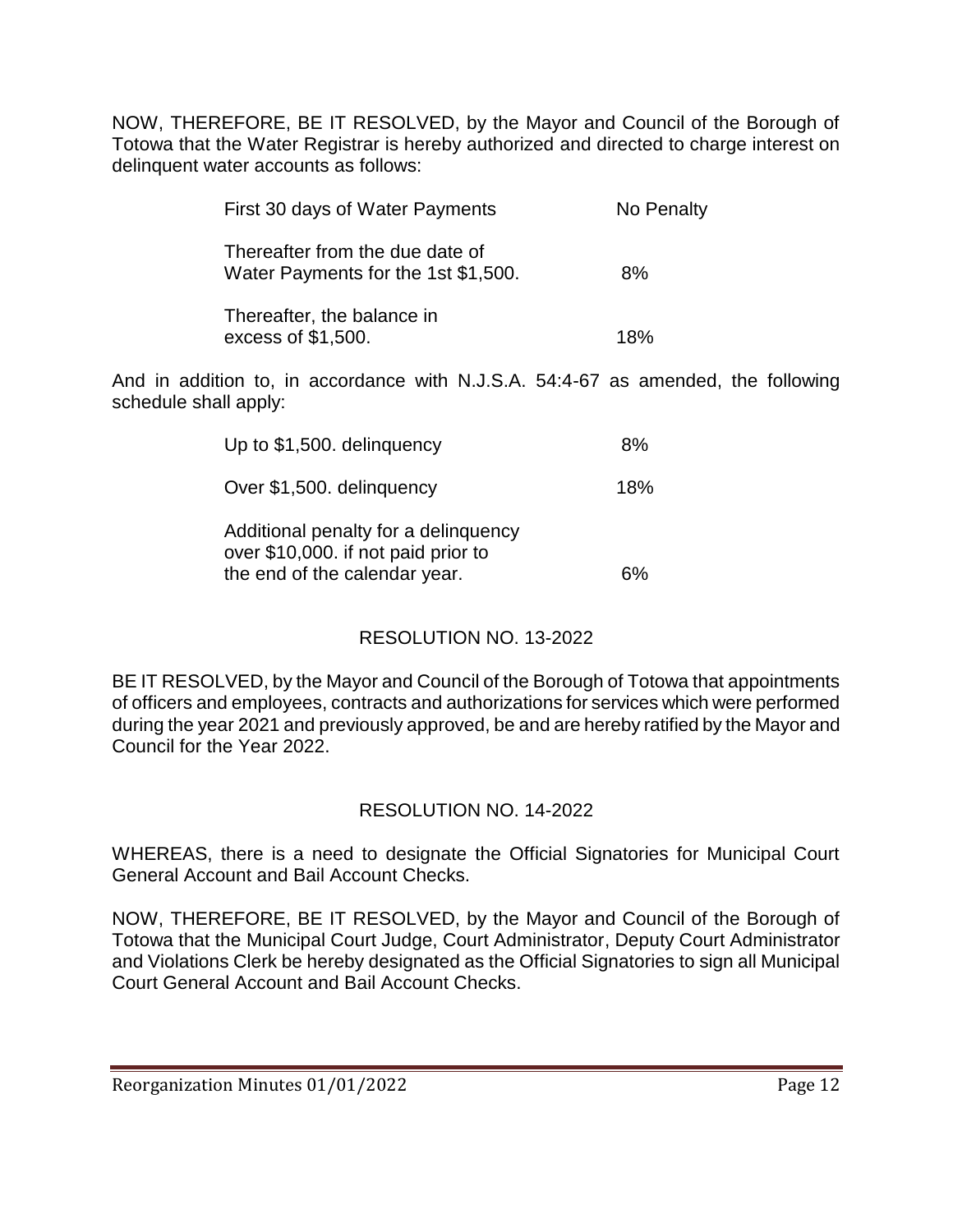BE IT FURTHER RESOLVED, by the Mayor and Council of the Borough of Totowa that any two (2) of the above mentioned four (4) employees will be permitted to sign the checks at any given time.

## RESOLUTION NO. 15-2022

#### RESOLUTION OF THE MAYOR AND COUNCIL OF THE BOROUGH OF TOTOWA DESIGNATING A PUBLIC AGENCY COMPLIANCE OFFICER

WHEREAS, the New Jersey Department of the Treasury, Division of Contract Compliance and Equal Employment Opportunity in Public Contracts ("Division of Contract Compliance") is charged with enforcing the provisions of N.J.S.A. 10:5-31 et seq; and

WHEREAS, N.J.S.A. 10:5-31 provides that no public contract can be awarded nor any monies paid until the prospective contractor has agreed to comply with the approved Affirmative Action Plan; and

WHEREAS, in accordance with N.J.A.C. 17:27-3.5, all New Jersey Public Agencies and Municipalities are required to annually designate a Public Agency Compliance Officer ("P.A.C.O.") and submit the name of the P.A.C.O. to the Division of Contract Compliance.

NOW, THEREFORE, BE IT RESOLVED by the Mayor and Council of the Borough of Totowa that Joseph Wassel, RMC, Municipal Clerk, is hereby designated as the Public Agency Compliance Officer for the Borough of Totowa.

BE IT FURTHER RESOLVED that a copy of this Resolution be forwarded to the Division of Contract Compliance.

### RESOLUTION NO. 16-2022

#### AUTHORIZING AND ADOPTING A STANDARD TORT CLAIM NOTICE FORM

WHEREAS, the Borough of Totowa is a member of the Garden State Municipal Joint Insurance Fund ("GSMJIF"); and

WHEREAS, the "GSMJIF" and the Borough of Totowa have determined that it is reasonable and necessary to develop a standard form and procedure by which persons are required to notify the Borough of Totowa of claims which arise under the authority of N.J.S.A. 59:1-1, et seq. ("Tort Claims Act").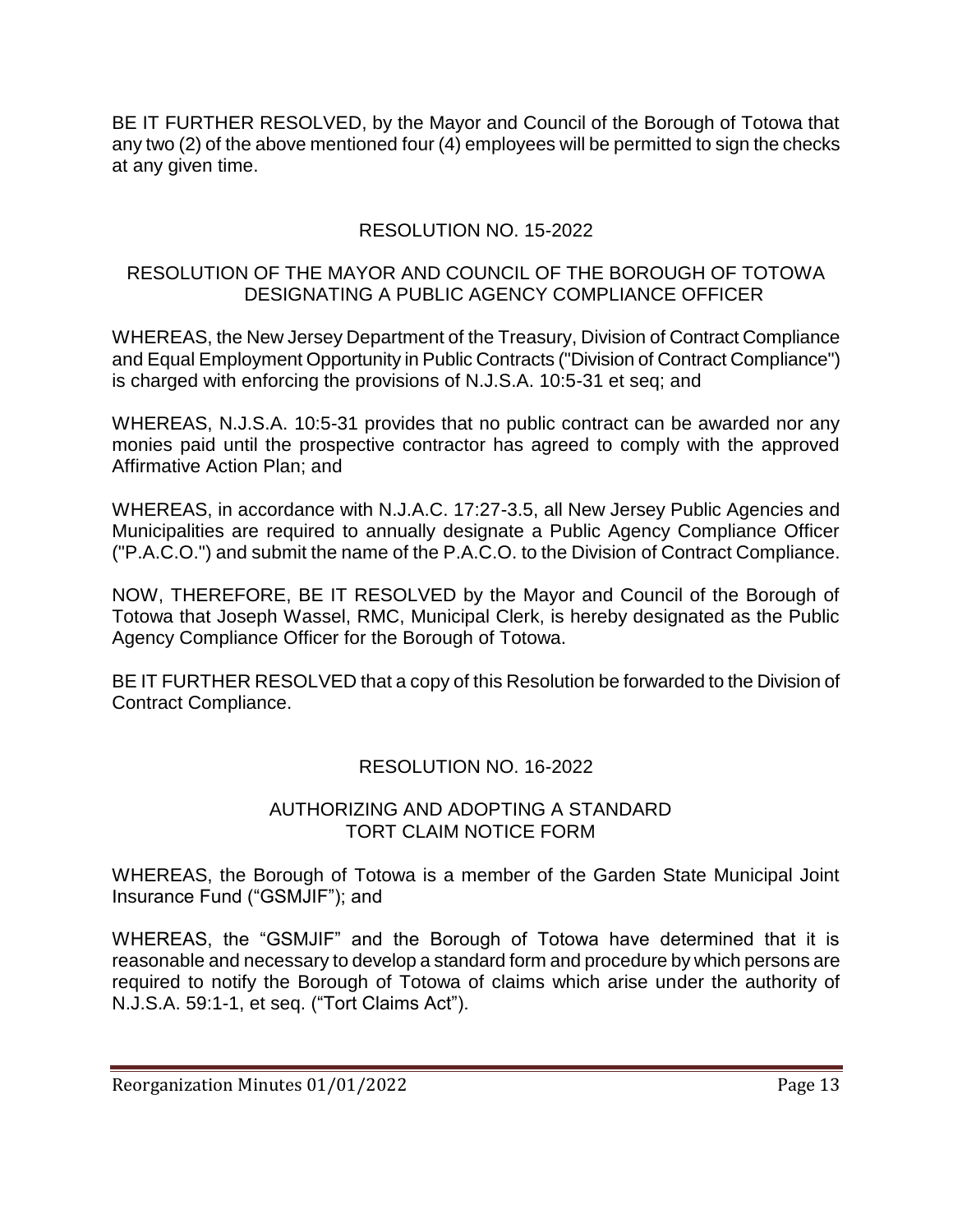NOW, THEREFORE, BE IT RESOLVED, that the Mayor and Council of the Borough of Totowa hereby adopts the Tort Claim Notice Form in the format attached hereto.

#### RESOLUTION NO. 17-2022

Resolution to introduce and adopt the 2022 Temporary Budget of the Borough of Totowa.

There was a motion by Councilman Picarelli, seconded by Councilman D'Angelo that the foregoing resolutions be adopted. On roll call vote, all members of the Council present voted in the affirmative.

There was a motion by Councilman Picarelli, seconded by Councilman D'Angelo to approve Resolution No. 2022-01 for the payment of bills. On roll call vote, all members of the Council present voted in the affirmative.

Mayor Coiro acknowledged our newly elected Passaic County Commissioner Nick Gallo who was in attendance.

Mayor Coiro made the following appointments with the advice and consent of the Council for the year 2022 or for the term appointed.

#### APPOINTMENTS

| <b>POSITION</b>                           | TERM/<br><b>YEARS</b> | <b>APPOINTED</b>                         |
|-------------------------------------------|-----------------------|------------------------------------------|
| <b>Deputy Municipal Clerk</b>             |                       | Kathryn Wasilewski                       |
| <b>Municipal Attorney</b>                 |                       | Kristin M. Corrado                       |
| <b>Tax Appeal Attorney</b>                |                       | <b>Reddin Masri</b>                      |
| <b>Tax Appeal Consultant</b>              |                       | Appraisal Consultants Corp.              |
| <b>Municipal Auditor</b>                  |                       | Lerch, Vinci & Higgins                   |
| <b>Municipal Engineer</b>                 |                       | <b>Alaimo Group-Consulting Engineers</b> |
| <b>Municipal Planner</b>                  |                       | <b>Colliers Engineering &amp; Design</b> |
| <b>Risk Management Consultant</b>         |                       | <b>Strategic Insurance Partners</b>      |
| <b>Bond Counsel</b>                       |                       |                                          |
| <b>Special Counsel</b>                    |                       |                                          |
| <b>Grant Writer</b>                       |                       | <b>Millennium Strategies</b>             |
| Affordable Housing Administrative Agent 1 |                       |                                          |
| <b>Municipal Housing Liaison</b>          |                       | <b>Judith Wright</b>                     |

Reorganization Minutes 01/01/2022 Page 14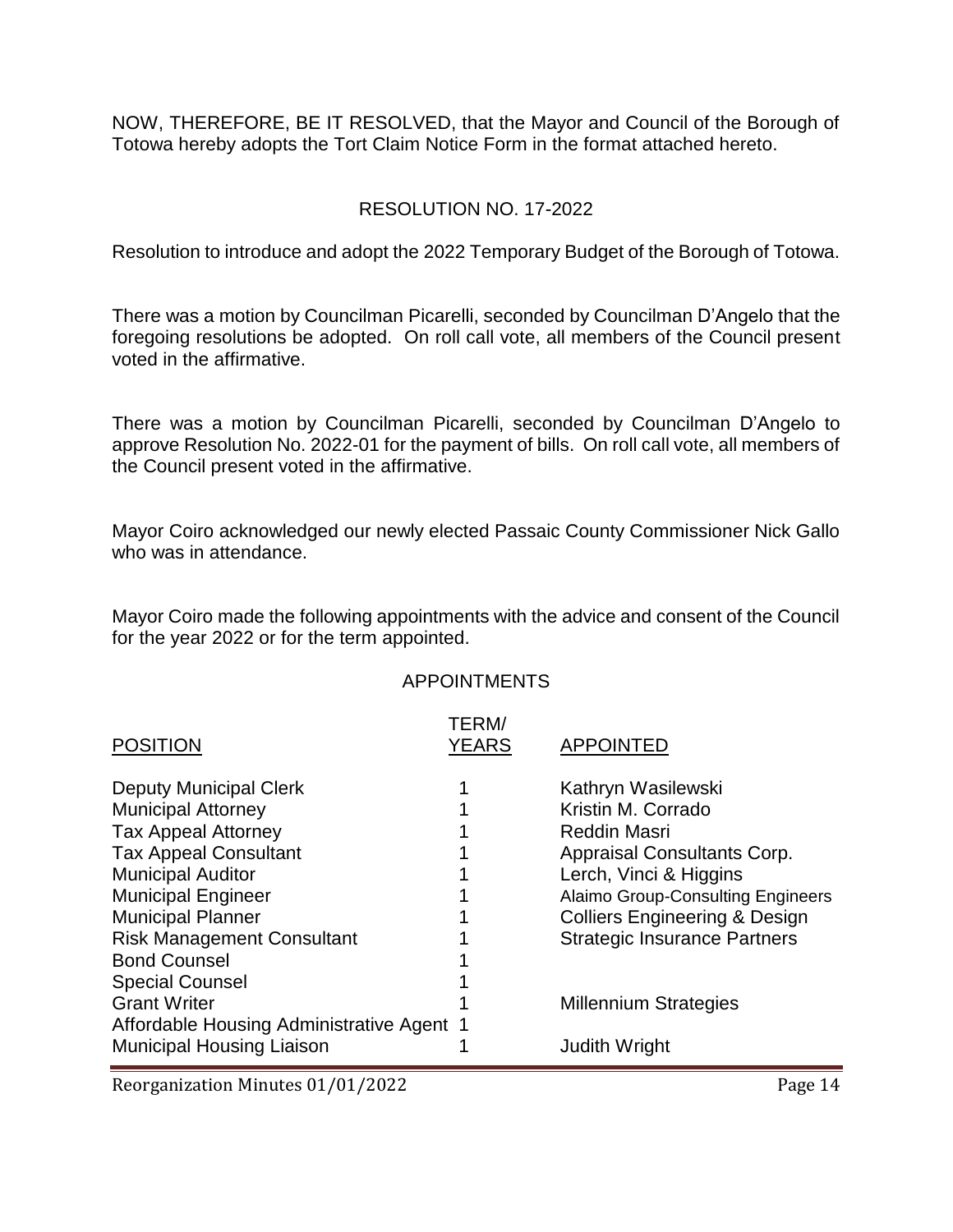| <b>Tax Collector</b>                  | 4 | Lisa Nash                 |
|---------------------------------------|---|---------------------------|
| <b>Media Consultant</b>               | 1 | <b>Brian Sedita</b>       |
| <b>Licensed Water Operator</b>        | 1 | <b>Michael Paese</b>      |
| <b>Licensed Sewer Operator</b>        | 1 | <b>Bernard Sivik</b>      |
| Department of Public Works Foreman    | 1 | Sean Yennie               |
| <b>Water Registrar</b>                | 1 | Jennifer Bernardo         |
| Deputy Water Registrar                | 1 | John Waryas               |
| Prosecutor                            | 1 |                           |
| <b>Prosecutor's Assistant</b>         | 1 | <b>Colby Bierach</b>      |
| <b>Substitute Prosecutor</b>          | 1 | <b>Scott Fahrney</b>      |
| <b>Public Defender</b>                | 1 | <b>Ramsey Merhi</b>       |
| <b>Court Administrator</b>            | 1 |                           |
| <b>Deputy Court Administrator</b>     | 1 | Irine Upritchard          |
| <b>Violations Clerk</b>               | 1 | Keri Giacchi              |
| <b>Police Dispatcher</b>              | 1 | <b>Carl Baker</b>         |
| <b>Police Dispatcher</b>              | 1 | Daniel Urban              |
| <b>Police Dispatcher</b>              | 1 | Vincent E. Marciano       |
| <b>First Aid Director</b>             | 1 | <b>Matthew Barbieri</b>   |
| Police & Fire Mechanic                | 1 | Fred Dell'Aquila          |
| <b>Fire Official</b>                  | 1 | <b>Richard Schopperth</b> |
| Fire Inspector                        | 1 | Mark Henry                |
| Fire Inspector                        | 1 | Vincent A. Marciano       |
| Fire Inspector                        | 1 | <b>Craig Puglise</b>      |
| <b>Construction Official</b>          | 1 | Allan Burghardt           |
| <b>Building Sub-Code Official</b>     | 1 | Allan Burghardt           |
| <b>Zoning Official</b>                | 1 | Allan Burghardt           |
| <b>Code Enforcement Officer</b>       | 1 | Allan Burghardt           |
| <b>Flood Plain Administrator</b>      | 1 | Allan Burghardt           |
| <b>Zoning Officer</b>                 | 1 | John Waryas               |
| Zoning Inspector                      | 1 | James Booth               |
| Deputy Zoning Officer                 | 1 | Ernie Bavazzano           |
| Deputy Zoning Officer                 | 1 | Giovanni D'Ambrosio       |
| <b>Property Maintenance Inspector</b> | 1 |                           |
| <b>Property Maintenance Inspector</b> | 1 | James Booth               |
| <b>Property Maintenance Inspector</b> | 1 | Giovanni D'Ambrosio       |
| <b>Plumbing Sub-Code Official</b>     | 1 | Raymond Keeley            |
| <b>Electrical Sub-Code Official</b>   | 1 | Vincent A. Marciano       |
| Fire Sub-Code Official                | 1 | <b>Richard Schopperth</b> |
| <b>Projects Manager</b>               | 1 | John Waryas               |
| <b>Housing Officer</b>                | 1 | Allan Burghardt           |
| <b>Housing Officer</b>                | 1 |                           |
| <b>Housing Officer</b>                | 1 | James Booth               |
| <b>Board of Assessments</b>           | 1 | Kevin Hanrahan            |
| <b>Board of Assessments</b>           | 1 | Brendan Mulligan          |

Reorganization Minutes 01/01/2022 Page 15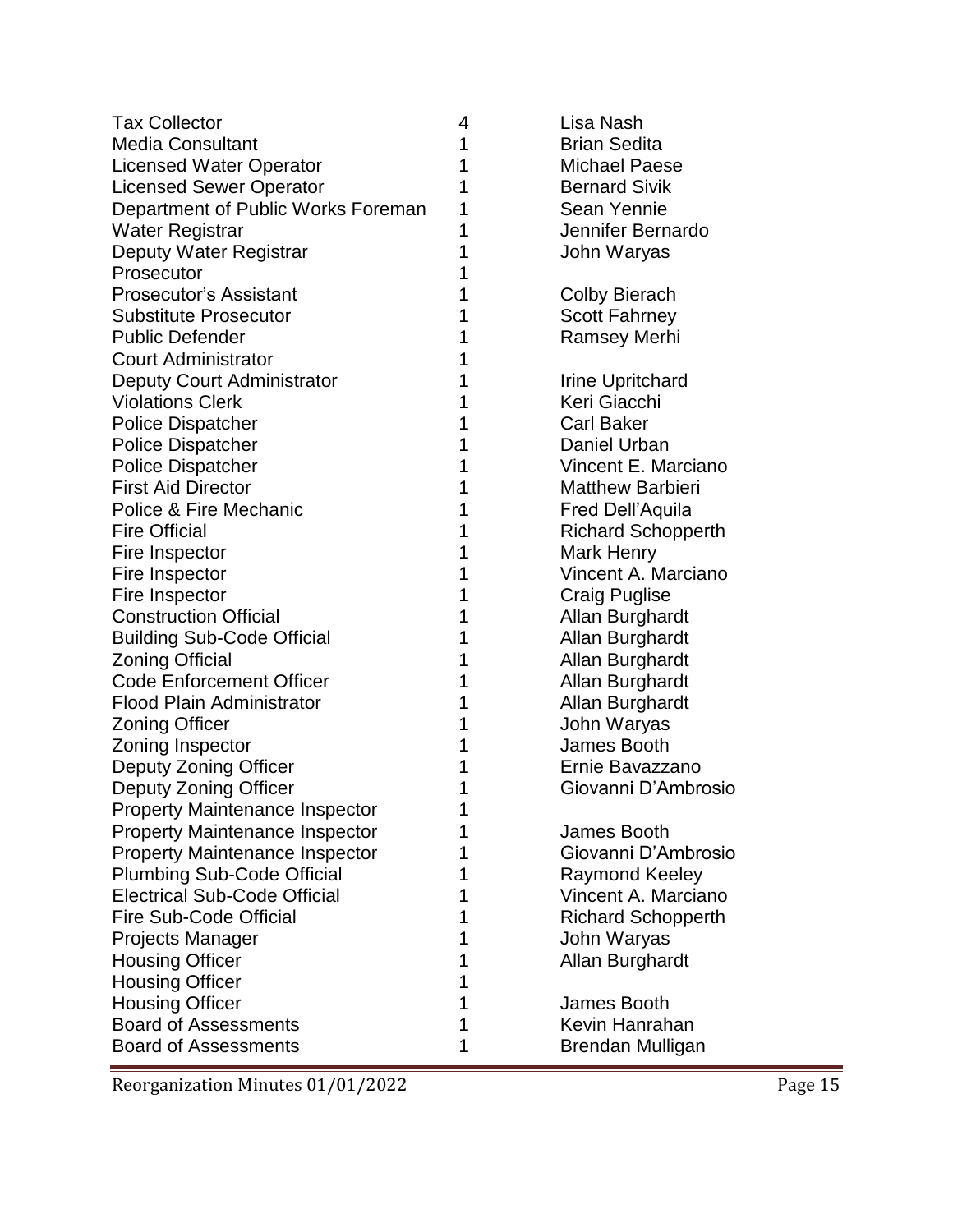| <b>Board of Assessments</b>            | 1              | <b>Christopher Jacob</b>        |
|----------------------------------------|----------------|---------------------------------|
| <b>Board of Adjustment</b>             | 4              |                                 |
| <b>Board of Adjustment</b>             | 4              | <b>Jay Carr</b>                 |
| Board of Adjustment (Alt. 2)           | $\overline{2}$ | Mark Henry                      |
| <b>Board of Health</b>                 | $\overline{4}$ | <b>Gregory Luciano</b>          |
| <b>Board of Health</b>                 | $\overline{4}$ | Patricia Manzo                  |
| <b>Library Board</b>                   | 5              |                                 |
| <b>Library Board</b>                   | 3 (Unexp)      | <b>Robert Coyle</b>             |
| Library (Mayor's Alternate)            | 1              | Debra Andriani                  |
| <b>Parking Utility Commission</b>      | 5              | Peter D'Angelo                  |
| <b>Flood Control Board</b>             | 1              | William Bucher, Jr.             |
| <b>Flood Control Board</b>             | 1              | <b>James Niland</b>             |
| <b>Flood Control Board</b>             | 1              | <b>Philip Puglise</b>           |
| <b>Flood Control Board</b>             |                | Amy Coiro                       |
| Flood Control Board (Mayor's Designee) | 1              | <b>Anthony Zarek</b>            |
| <b>School Crossing Guard</b>           | 1              | Renee Adili                     |
| <b>School Crossing Guard</b>           | 1              | Lori Ann Badan                  |
| <b>School Crossing Guard</b>           | 1              | Dawn Barbato                    |
| <b>School Crossing Guard</b>           | 1              | Lauri Cato                      |
| <b>School Crossing Guard</b>           | 1              | Michelle DiGangi                |
| <b>School Crossing Guard</b>           | 1              | <b>Sharon Maley</b>             |
| <b>School Crossing Guard</b>           | 1              | Stephanie Masi                  |
| <b>School Crossing Guard</b>           | 1              | Danielle Matthaei               |
| <b>School Crossing Guard</b>           | 1              | Karin Sciacca                   |
| <b>School Crossing Guard</b>           | 1              | <b>Denise Tillie</b>            |
| <b>School Crossing Guard</b>           | 1              | Leticia Valentin                |
| <b>School Crossing Guard</b>           | 1              | Pauline Vander Berg             |
| <b>School Crossing Guard</b>           | 1              | <b>Frances Vogt</b>             |
| <b>School Crossing Guard</b>           | 1              | <b>Roy Wells</b>                |
| Physician & Surgeon                    | 1              | Joseph Vitale                   |
| Physician & Surgeon                    | 1              | <b>Francis Ferrante</b>         |
| Physician & Surgeon                    | 1              | John Ambrose                    |
| Physician & Surgeon                    |                | Marzena Odorczuk                |
| Physician & Surgeon                    |                | <b>Scott Coleman</b>            |
| Physician & Surgeon                    |                | Francesco Lima                  |
| Chaplain                               | 1              | Fr. Marc Mancini                |
| Chaplain                               | 1              | Fr. Joseph Mactal               |
| Chaplain                               | 1              | <b>Rev. Teresita Matos-Post</b> |
|                                        |                |                                 |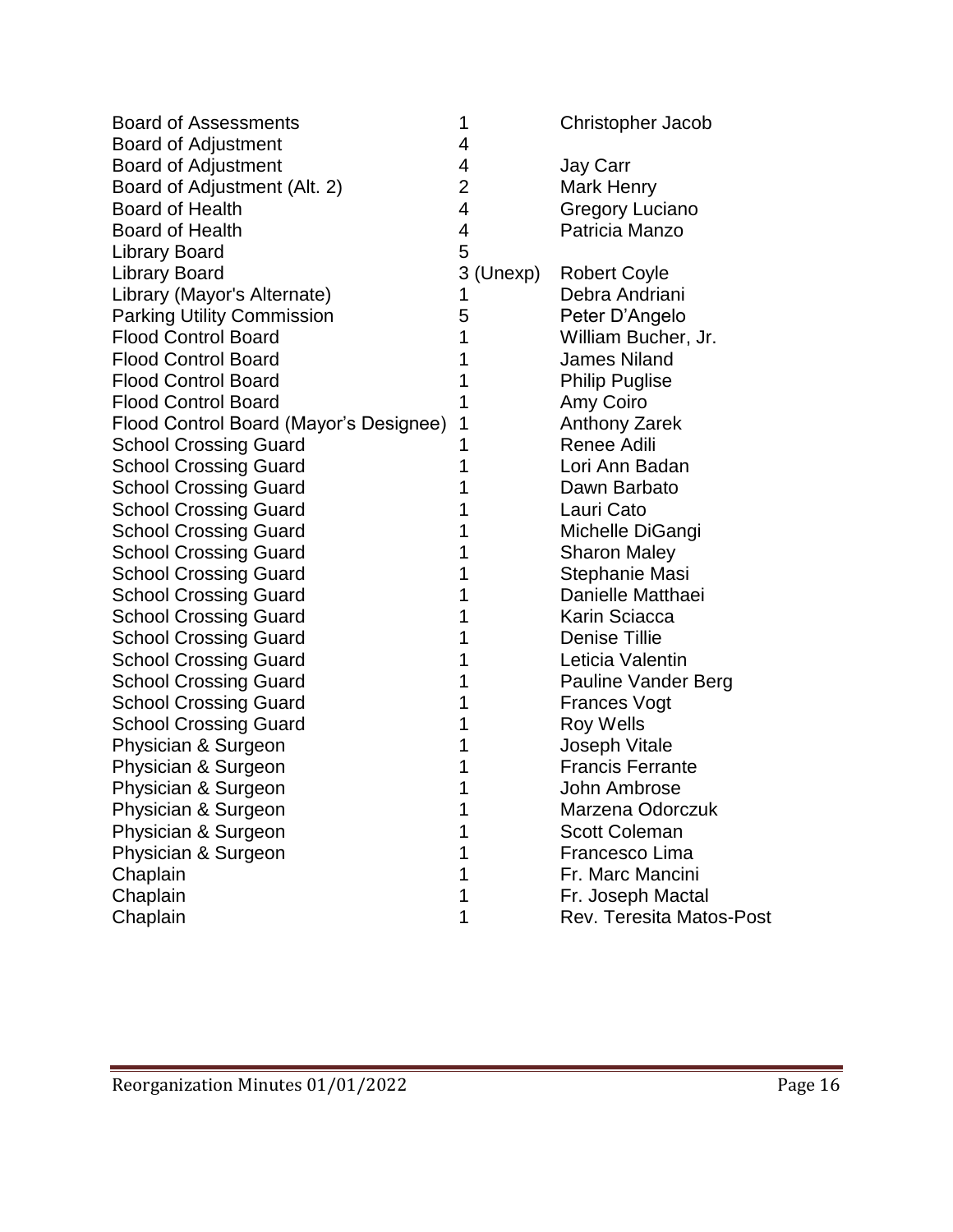For each of the aforementioned appointments, there was a motion by Councilman D'Angelo, seconded by Councilwoman Andriani to confirm the appointments. On roll call vote, all members of the Council present voted in the affirmative. For Parking Utility Commissioner (Peter D'Angelo), there was a motion by Councilwoman Andriani, seconded by Councilman Picarelli to confirm the appointment. Councilman D'Angelo abstained from the voting on this appointment.

There was a motion by Councilman D'Angelo, seconded by Councilwoman Andriani to adopt the following professional resolution for the Borough Attorney. On roll call vote, all members of the Council present voted in the affirmative.

### RESOLUTION NO. 18-2022

#### RESOLUTION AUTHORIZING CONTRACT FOR PROFESSIONAL LEGAL SERVICES FOR 2022

WHEREAS, the Borough of Totowa requires the services of an attorney to serve as the Municipal Attorney for the Borough of Totowa and represent the interests of the Borough of Totowa; and

WHEREAS, the professional services to be provided by the Municipal Attorney include but are not limited to attending all meetings of the Mayor and Council and Committee meetings as required; preparing Resolutions, Ordinances and contracts; reviewing documents as requested; and performing all general legal services as needed; and

WHEREAS, the Mayor and Council of the Borough of Totowa did advertise for receipt of sealed proposals for the professional legal services in accordance with its specifications entitled "Request for Proposals for the Position of Municipal Attorney for the Borough of Totowa"; and

WHEREAS, the Borough of Totowa did receive proposals at its Municipal Building on December 15, 2021; and

WHEREAS, the Finance and Administration Committee did examine all proposals for professional legal services; and

WHEREAS, Kristin M. Corrado, Esq., Corrado & Corrado, Esqs., 142 Totowa Road, Suite 2, Totowa, New Jersey 07512, has submitted a proposal to provide the professional legal services, a copy of which is on file in the office of the Borough of Totowa Municipal Clerk; and

WHEREAS, Kristin M. Corrado, Esq., possesses the necessary experience and expertise to provide the professional legal services; and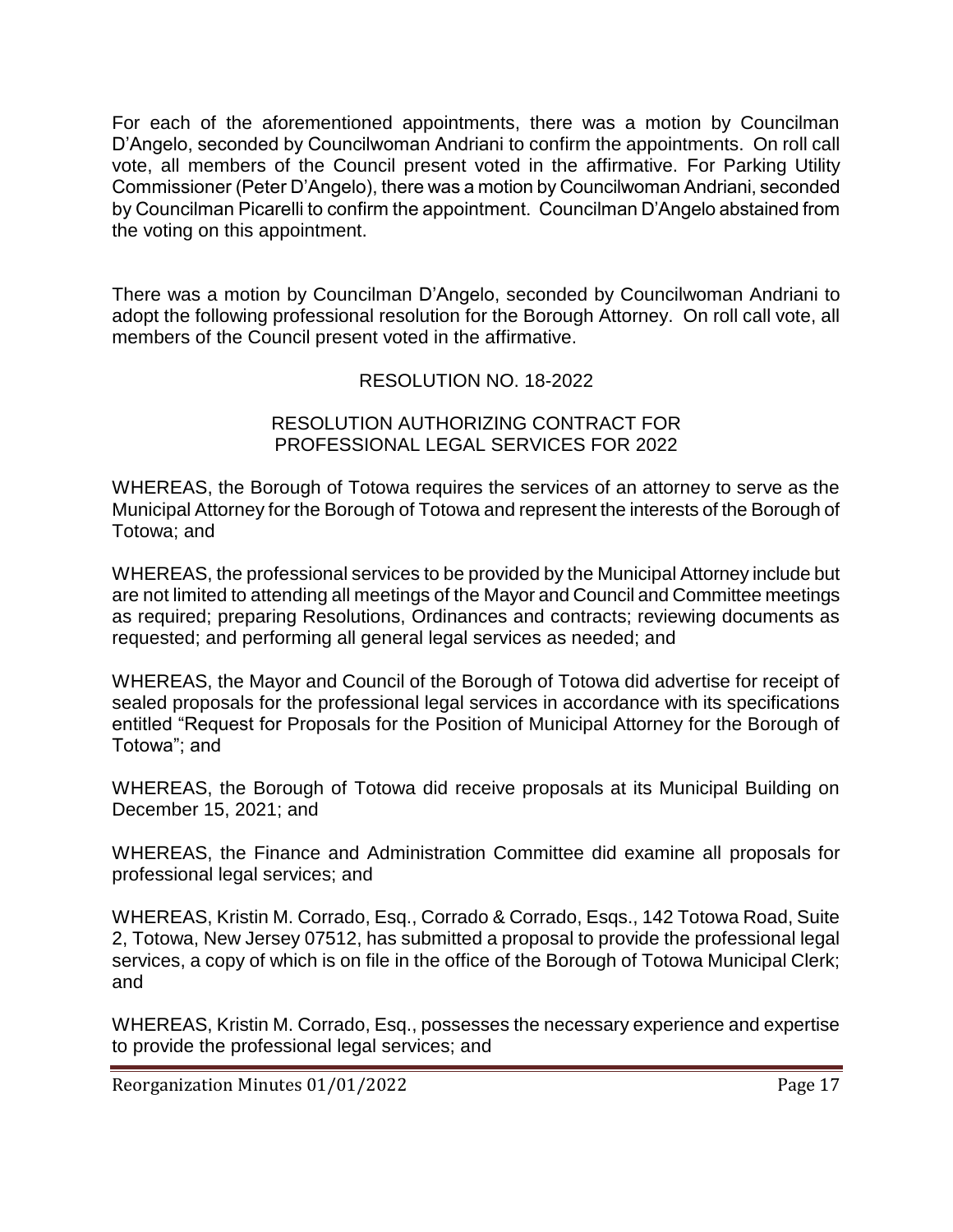WHEREAS, for providing the required services, the Borough of Totowa will compensate Kristin M. Corrado, Esq. in accordance with the Fee Schedule set forth in his proposal; and

WHEREAS, the term of this contract shall be for a period of one year commencing on January 1, 2022 and terminating on December 31, 2022; and

WHEREAS, the professional legal services shall be awarded as a fair and open contract pursuant to the provisions of N.J.S.A. 19:44A-20.4 et seq.

NOW, THEREFORE, BE IT RESOLVED, that the Mayor and Council of the Borough of Totowa do hereby authorize the Borough of Totowa to enter into a contract with Kristin M. Corrado, Esq., Corrado & Corrado, Esqs., to serve as the Borough of Totowa Municipal Attorney and provide professional legal services.

BE IT FURTHER RESOLVED, that the Municipal Council of the Borough of Totowa does hereby authorize the Mayor and Municipal Clerk to execute any and all necessary instruments relating thereto.

There was a motion by Councilman D'Angelo, seconded by Councilwoman Andriani to adopt the following professional resolution for the Tax Appeal Attorney. On roll call vote, all members of the Council present voted in the affirmative.

### RESOLUTION NO. 19-2022

#### RESOLUTION AUTHORIZING CONTRACT FOR PROFESSIONAL LEGAL SERVICES FOR 2022 TAX APPEALS

WHEREAS, the Borough of Totowa requires the services of an attorney to serve as Special Tax Counsel for the Borough of Totowa; and

WHEREAS, the professional services to be provided by the Tax Attorney include but are not limited to defending against all tax appeals filed against the Borough of Totowa; and

WHEREAS, the Mayor and Council of the Borough of Totowa did advertise for receipt of sealed proposals for the professional legal services in accordance with its specifications entitled "Request for Proposals for the Position of Tax Attorney for the Borough of Totowa"; and

WHEREAS, the Borough of Totowa did receive proposals at its Municipal Building on December 15, 2021; and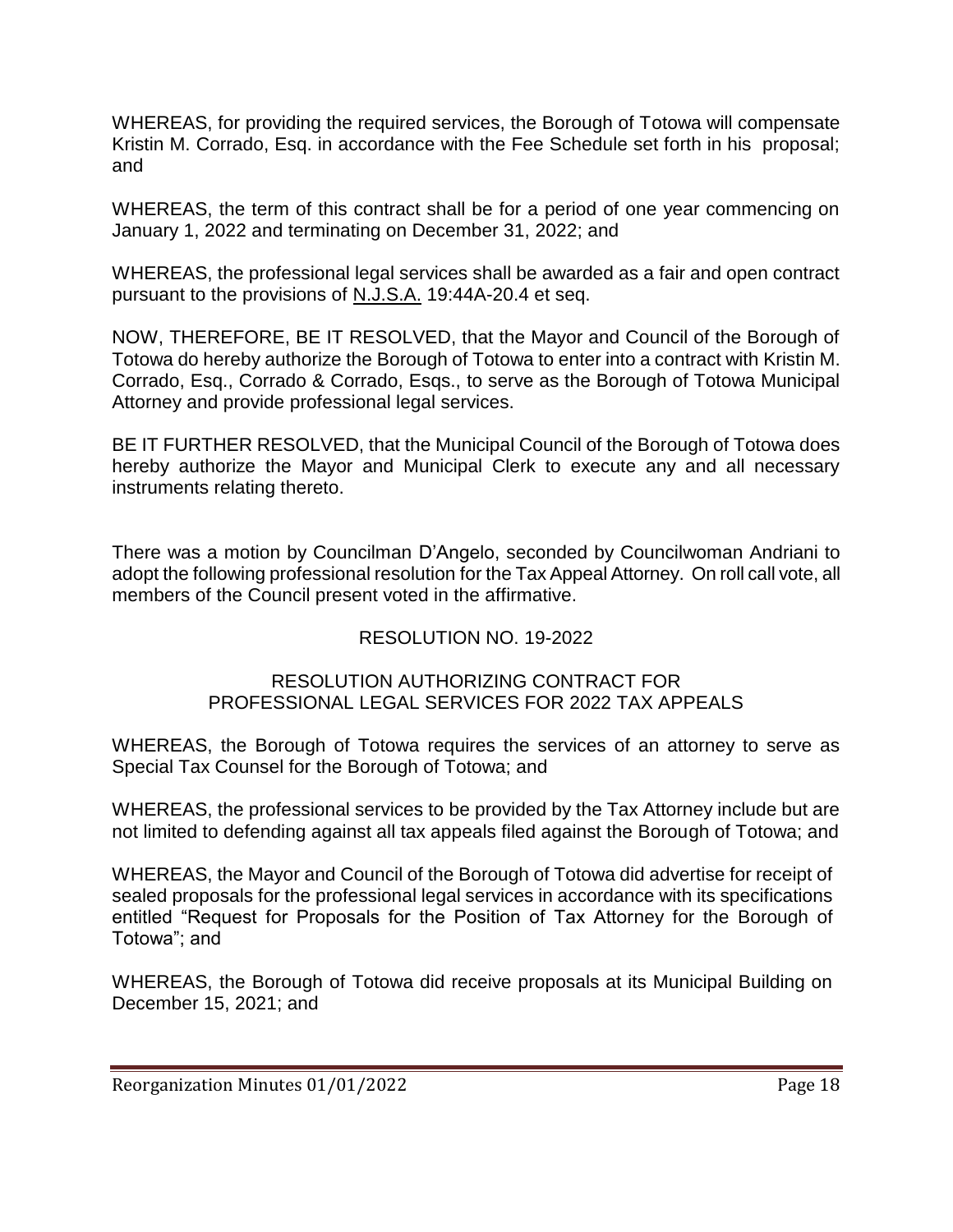WHEREAS, the Finance and Administration Committee did examine all proposals for professional legal services; and

WHEREAS, Raymond Reddin, Esq., Reddin Masri, LLC, 485 Totowa Road, Totowa, New Jersey 07512, has submitted a proposal to provide the professional legal services, a copy of which is on file in the office of the Borough of Totowa Municipal Clerk; and

WHEREAS, Raymond Reddin, Esq. possesses the necessary experience and expertise to provide the professional legal services; and

WHEREAS, for providing the required services, the Borough of Totowa will compensate Raymond Reddin, Esq. in accordance with the Fee Schedule set forth in his proposal not to exceed the sum of \$15,000.00; and

WHEREAS, the term of this contract shall be for a period of one year commencing on January 1, 2022 and terminating on December 31, 2022; and

WHEREAS, the professional legal services shall be awarded as a fair and open contract pursuant to the provisions of N.J.S.A. 19:44A-20.4 et seq.

NOW, THEREFORE, BE IT RESOLVED, that the Mayor and Council of the Borough of Totowa do hereby authorize the Borough of Totowa to enter into a contract with Raymond Reddin, Esq. Reddin Masri, LLC, to serve as the Borough of Totowa Tax Attorney and provide professional legal services.

BE IT FURTHER RESOLVED, that the Municipal Council of the Borough of Totowa does hereby authorize the Mayor and Municipal Clerk to execute any and all necessary instruments relating thereto.

There was a motion by Councilman D'Angelo, seconded by Councilwoman Andriani to adopt the following professional resolution for the Tax Appeal Consultant. On roll call vote, all members of the Council present voted in the affirmative.

## RESOLUTION NO. 20-2022

### RESOLUTION AUTHORIZING CONTRACT FOR PROFESSIONAL TAX APPEAL AND CONSULTING SERVICES

WHEREAS, the Mayor and Council of the Borough of Totowa desire to retain the services of a professional real estate appraisal and consulting firm on an as-needed basis in order to prepare and defend against the various tax appeals filed against the Borough of Totowa; and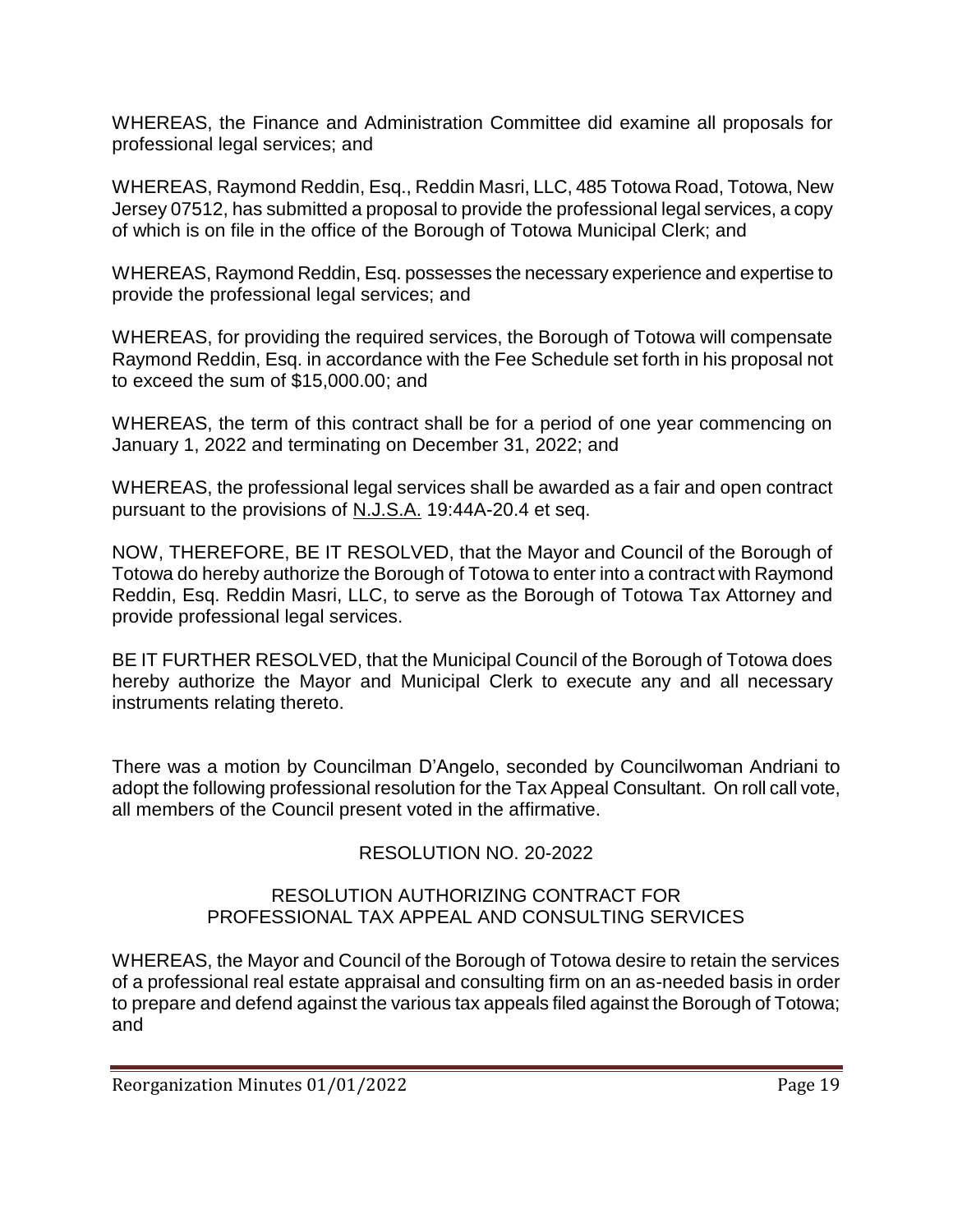WHEREAS, these professional services include but are not limited to the physical inspection of each property, verification of zoning and development approvals, preparation of appraisals, attendance at conferences and depositions and providing expert witness testimony at each trial as needed; and

WHEREAS, the Mayor and Council of the Borough of Totowa did advertise for receipt of sealed proposals for the professional tax appeal and consulting in accordance with its specifications entitled "Request for Proposals for the Position of Tax Appeal Consultant for the Borough of Totowa"; and

WHEREAS, the Borough of Totowa did receive proposals at its Municipal Building on December 15, 2021; and

WHEREAS, the Finance and Administration Committee did examine all proposals received for professional real estate appraisal and consulting firm services; and

WHEREAS, Appraisal Consultants Corp., 293 Eisenhower Parkway, Suite 200, Livingston, New Jersey 07039, has submitted a proposal to provide the required appraisal and consulting services, a copy of which is on file in the office of the Borough of Totowa Municipal Clerk; and

WHEREAS, the firm of Appraisal Consultants Corp. possesses the necessary expertise and experience to perform the professional real estate and consulting services; and

WHEREAS, for providing the required services, the Borough of Totowa will compensate Appraisal Consultants Corp. in accordance with the Fee Schedule set forth in the proposal; and

WHEREAS, the term of this contract shall be for a period of one year commencing on January 1, 2022 and terminating on December 31, 2022; and

WHEREAS, the professional legal services shall be awarded as a fair and open contract pursuant to the provisions of N.J.S.A. 19:44A-20.4 et seq.

NOW, THEREFORE, BE IT RESOLVED, that the Mayor and Council of the Borough of Totowa do hereby authorize a contract with Appraisal Consultants Corp. to provide professional real estate appraisal and consulting services on an as-needed basis in order to prepare and defend against the various tax appeals filed against the Borough of Totowa.

BE IT FURTHER RESOLVED, that the Municipal Council of the Borough of Totowa does hereby authorize the Mayor and Municipal Clerk to execute any and all instruments relating thereto.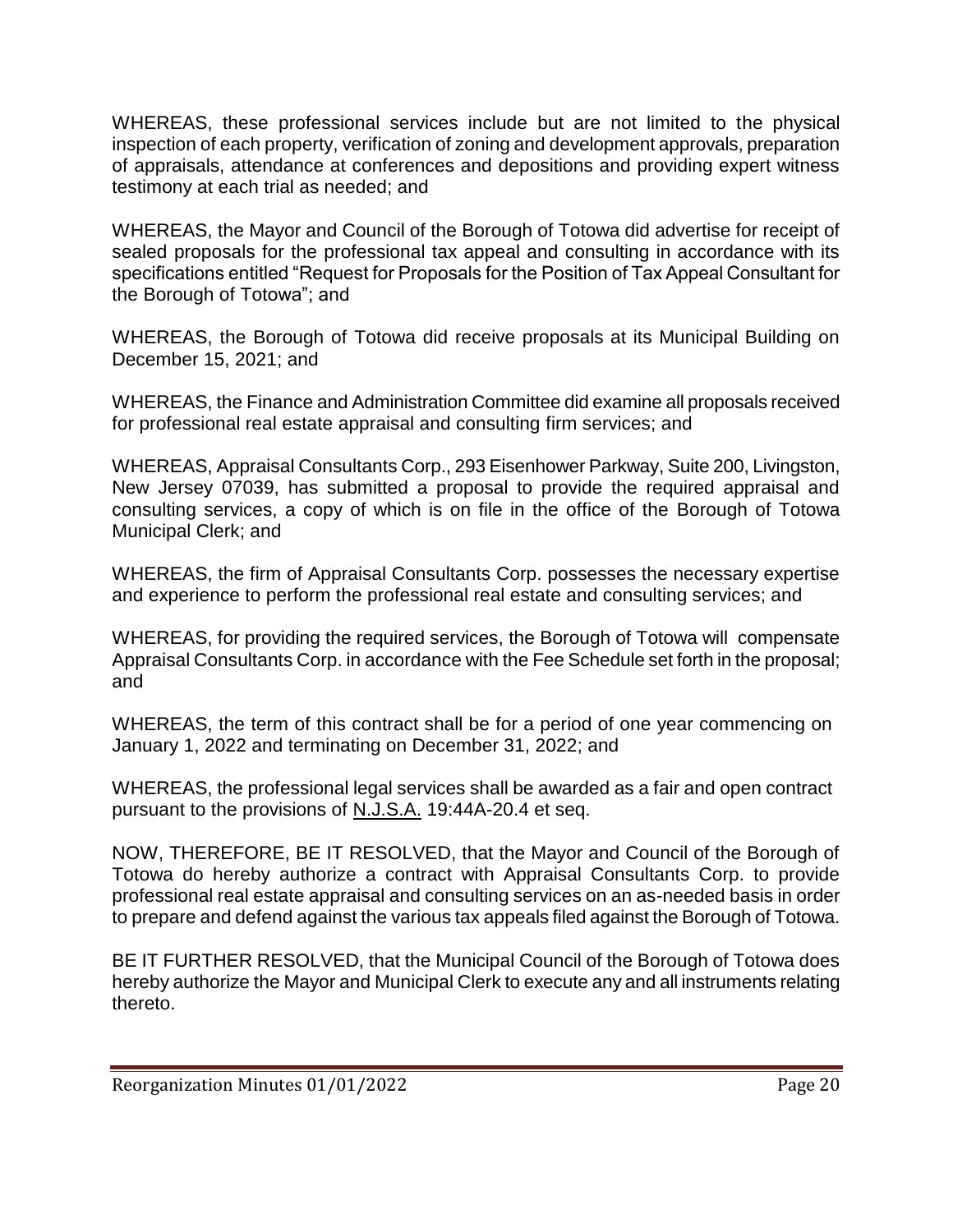There was a motion by Councilman D'Angelo, seconded by Councilwoman Andriani to adopt the following professional resolution for the Borough Auditor. On roll call vote, all members of the Council present voted in the affirmative.

## RESOLUTION NO. 21-2022

#### RESOLUTION AUTHORIZING CONTRACT FOR PROFESSIONAL AUDITING SERVICES FOR 2022

WHEREAS, the Mayor and Council of the Borough of Totowa desire to retain the services of a professional accounting firm to serve as the Municipal Auditor for the Borough of Totowa; and

WHEREAS, the professional services to be provided by the Municipal Auditor include but are not limited to auditing the financial statements for the Borough of Totowa; preparing the unaudited annual financial statement; review and certification of the annual budget; and preparing the annual debt statement and performing all general auditing services as needed; and

WHEREAS, the Mayor and Council of the Borough of Totowa did advertise for receipt of sealed proposals for the professional auditing services in accordance with its specifications entitled "Request for Proposals for the Position of Municipal Auditor for the Borough of Totowa"; and

WHEREAS, the Borough of Totowa did receive proposals at its Municipal Building on December 15, 2021; and

WHEREAS, the Finance and Administration Committee did examine all proposals for professional auditing services; and

WHEREAS, Lerch, Vinci & Higgins, LLP, a New Jersey Limited Liability Partnership having its principal place of business at 17-17 Route 208, Fair Lawn, New Jersey 07410, has submitted a proposal to provide the required auditing services, a copy of which is on file in the office of the Borough of Totowa Municipal Clerk; and

WHEREAS, the firm of Lerch, Vinci & Higgins, LLP possesses the necessary experience and expertise to perform the professional auditing services; and

WHEREAS, for providing the required services, the Borough of Totowa will compensate Lerch, Vinci & Higgins, LLP in accordance with their proposal; and

WHEREAS, the term of this contract shall be for a period of one year commencing on January 1, 2022 and terminating on December 31, 2022; and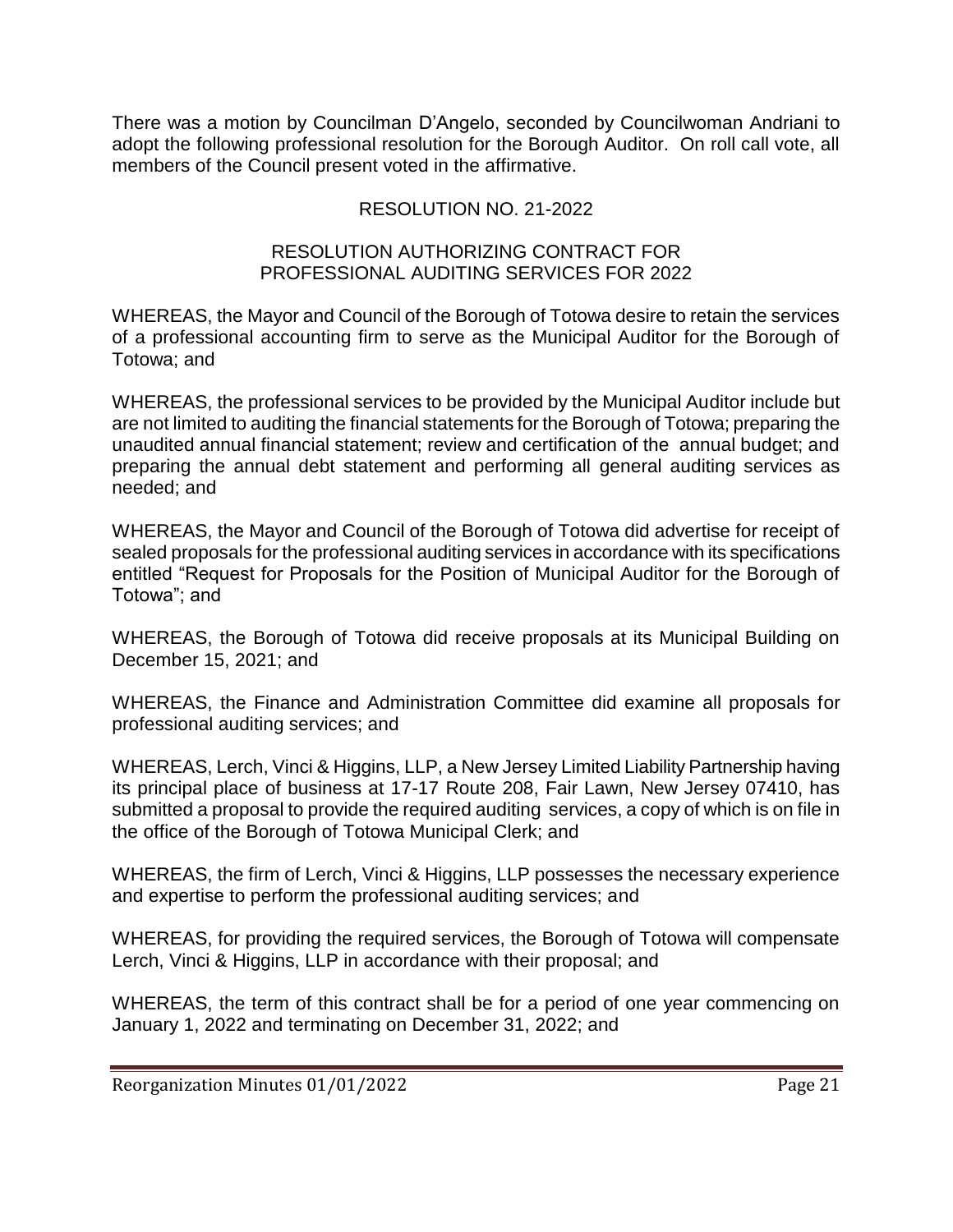WHEREAS, the professional auditing services shall be awarded as a fair and open contract pursuant to the provisions of N.J.S.A. 19:44A-20.4 et seq.

NOW, THEREFORE, BE IT RESOLVED, that the Mayor and Council of the Borough of Totowa do hereby authorize the Borough of Totowa to enter into a contract with Lerch, Vinci & Higgins, LLP to serve as the Borough of Totowa Municipal Auditor and provide professional auditing services.

BE IT FURTHER RESOLVED, that the Municipal Council of the Borough of Totowa does hereby authorize the Mayor and Municipal Clerk to execute any and all necessary instruments relating thereto.

There was a motion by Councilman D'Angelo, seconded by Councilwoman Andriani to adopt the following professional resolution for the Borough Engineer. On roll call vote, all members of the Council present voted in the affirmative.

### RESOLUTION NO. 22-2022

#### RESOLUTION AUTHORIZING CONTRACT FOR PROFESSIONAL ENGINEERING SERVICES FOR 2022

WHEREAS, the Mayor and Council of the Borough of Totowa desire to retain the services of a professional engineering firm to serve as the Municipal Engineer for the Borough of Totowa; and

WHEREAS, the professional services to be provided by the Municipal Engineer include but are not limited to attending meetings of the Mayor and Council, Planning Board and Zoning Board of Adjustment as required; preparing plans, designs and specifications for all public works and improvement projects; reviewing all subdivision, site plan and variance applications; and performing all general engineering services as needed; and

WHEREAS, the Mayor and Council of the Borough of Totowa did advertise for receipt of sealed proposals for the professional engineering services in accordance with its specifications entitled "Request for Proposals for the Position of Municipal Engineer for the Borough of Totowa"; and

WHEREAS, the Borough of Totowa did receive proposals at its Municipal Building on December 15, 2021; and

WHEREAS, the Engineering and Public Property Committee did examine all proposals for professional engineering services; and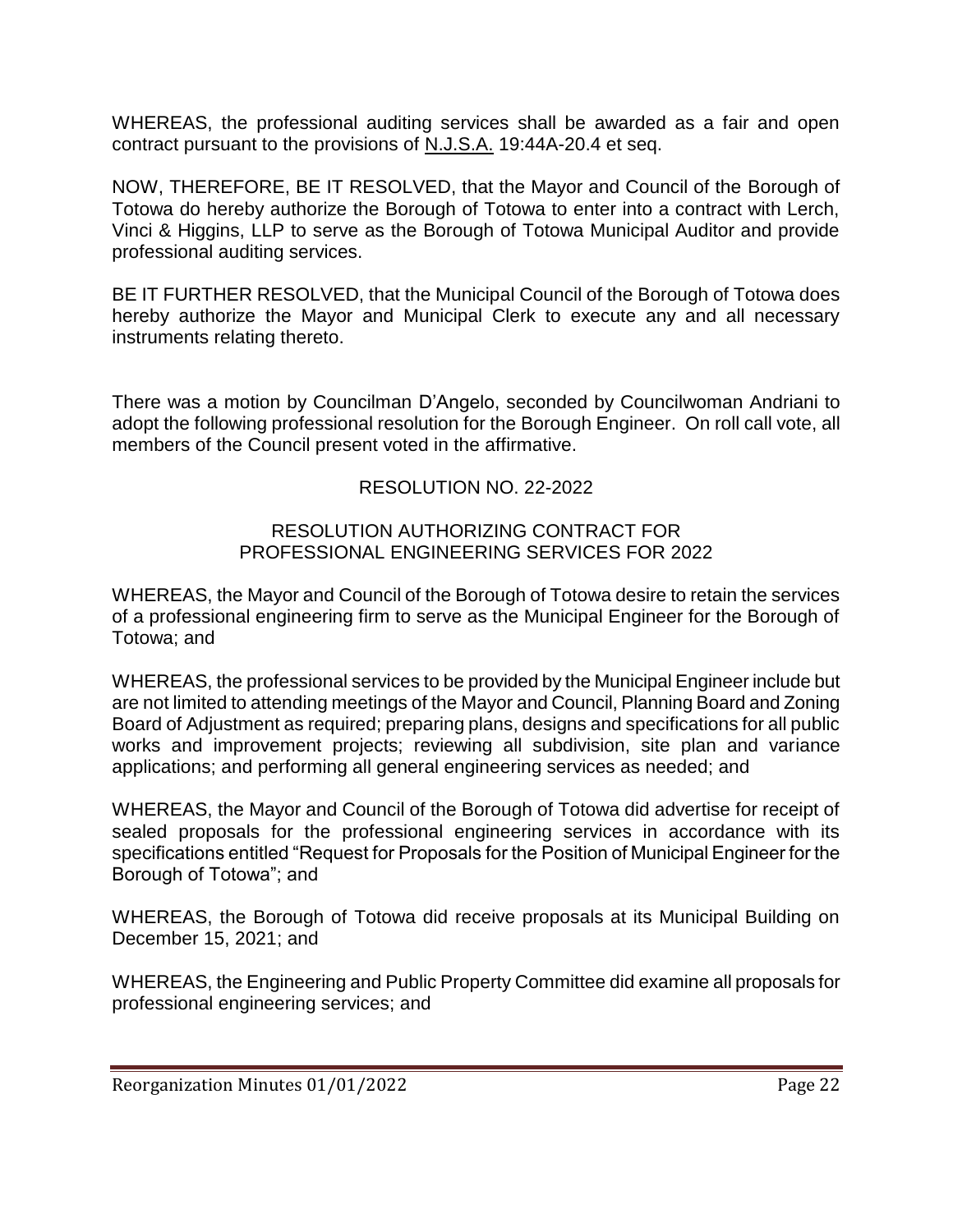WHEREAS, Alaimo Group Consulting Engineers, a New Jersey Corporation having its principal place of business at 200 High Street, Mt. Holly, New Jersey 08060, has submitted a proposal and Fee Schedule to provide the required engineering services, a copy of which is on file in the office of the Borough of Totowa Municipal Clerk; and

WHEREAS, the firm of Alaimo Group Consulting Engineers possesses the necessary experience and expertise to perform the professional engineering services; and

WHEREAS, for providing the required services, the Borough of Totowa will compensate Alaimo Group Consulting Engineers in accordance with the Fee Schedule set forth in their proposal; and

WHEREAS, the term of this contract shall be for a period of one year commencing on January 1, 2022 and terminating on December 31, 2022; and

WHEREAS, the professional engineering services shall be awarded as a fair and open contract pursuant to the provisions of N.J.S.A. 19:44A-20.4 et seq.

NOW, THEREFORE, BE IT RESOLVED, that the Mayor and Council of the Borough of Totowa do hereby authorize the Borough of Totowa to enter into a contract with Alaimo Group Consulting Engineers to serve as the Borough of Totowa Municipal Engineer and provide professional engineering services.

BE IT FURTHER RESOLVED, that the Municipal Council of the Borough of Totowa does hereby authorize the Mayor and Municipal Clerk to execute any and all necessary instruments relating thereto.

There was a motion by Councilman D'Angelo, seconded by Councilwoman Andriani to adopt the following professional resolution for the Borough Planner. On roll call vote, all members of the Council present voted in the affirmative.

### RESOLUTION NO. 23-2022

#### RESOLUTION AUTHORIZING CONTRACT FOR PROFESSIONAL PLANNING SERVICES FOR 2022

WHEREAS, the Borough of Totowa requires the services of a professional planner to provide general consulting services on an as-needed basis to assist the Borough of Totowa, Planning Board and Board of Adjustment; and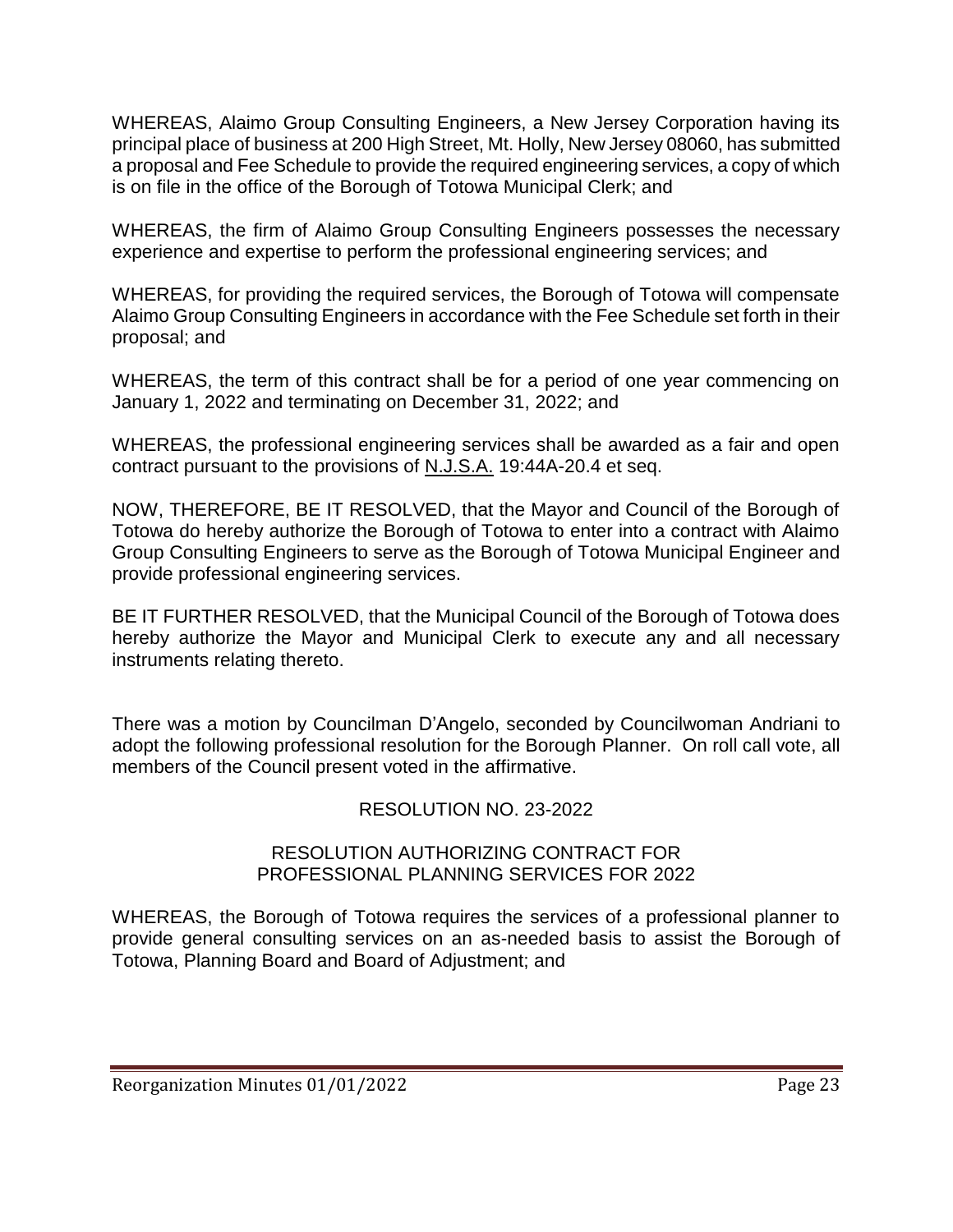WHEREAS, the Mayor and Council of the Borough of Totowa did advertise for receipt of sealed proposals for the professional planning services in accordance with its specifications entitled "Request for Proposals for the Position of Municipal Planner for the Borough of Totowa"; and

WHEREAS, the Borough of Totowa did receive proposals at its Municipal Building on December 15, 2021; and

WHEREAS, the Liaison and Inspection Committee did examine all proposals for professional planning services; and

WHEREAS, Colliers Engineering & Design having its principal place of business at 53 Frontage Road, Suite 110, Hampton, New Jersey 08827, has submitted a proposal to provide the required planning services, a copy of which is on file in the office of the Borough of Totowa Municipal Clerk; and

WHEREAS, the firm of Colliers Engineering & Design possesses the necessary experience and expertise to perform the professional planning services; and

WHEREAS, for providing the required services, the Borough of Totowa will compensate, Colliers Engineering & Design in accordance with their proposal; and

WHEREAS, the term of this contract shall be for a period of one year commencing on January 1, 2022 and terminating on December 31, 2022; and

WHEREAS, the professional planning services shall be awarded as a fair and open contract pursuant to the provisions of N.J.S.A. 19:44A-20.4 et seq

NOW, THEREFORE, BE IT RESOLVED, that the Mayor and Council of the Borough of Totowa do hereby authorize the Borough of Totowa to enter into a contract with Colliers Engineering & Design to serve as the Borough of Totowa Municipal Planner and provide professional planning services.

BE IT FURTHER RESOLVED, that the Municipal Council of the Borough of Totowa does hereby authorize the Mayor and Municipal Clerk to execute any and all necessary instruments relating thereto.

There was a motion by Councilman D'Angelo, seconded by Councilwoman Andriani to adopt the following professional resolution for the Risk Management Consultant. On roll call vote, all members of the Council present voted in the affirmative.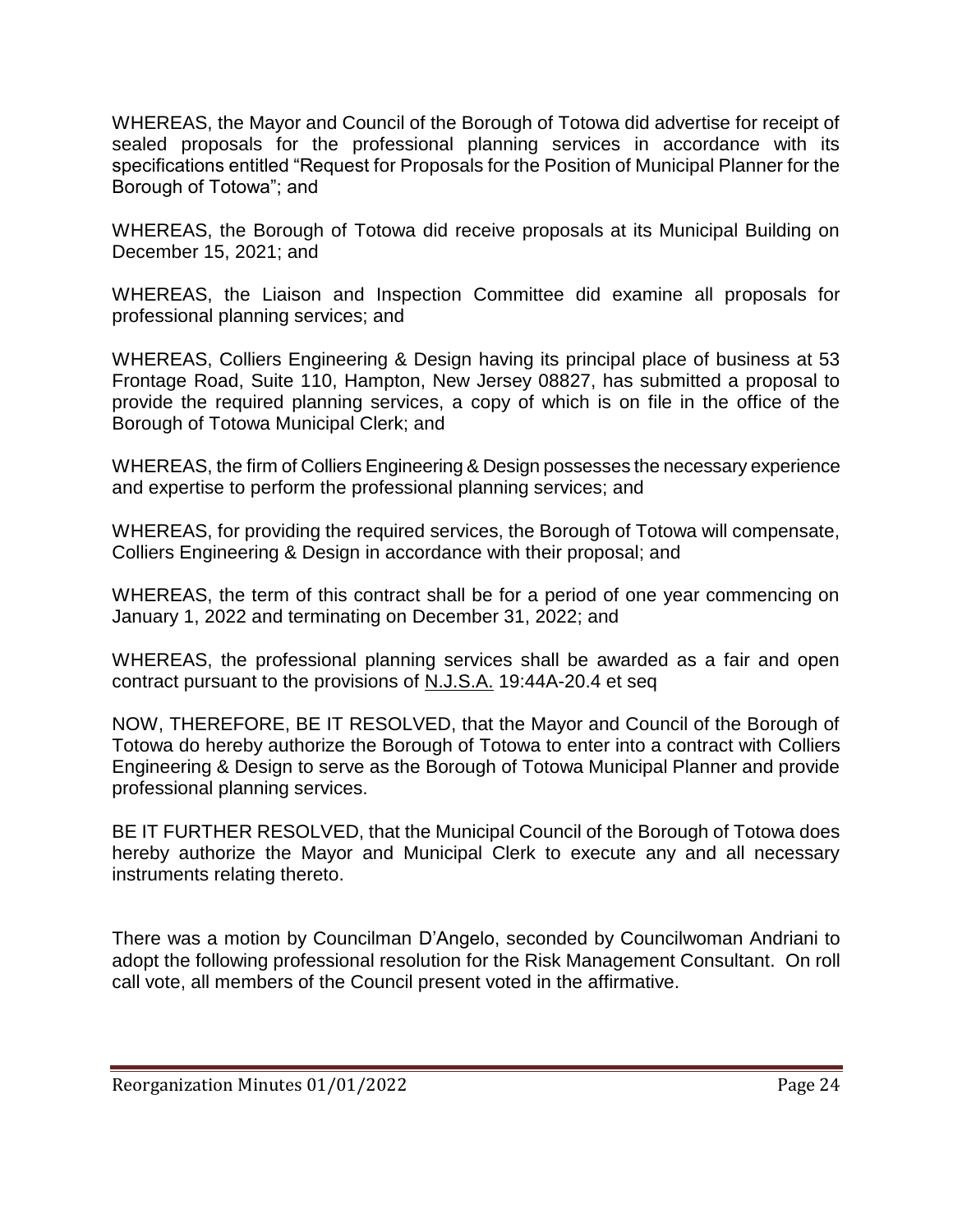### RESOLUTION NO. 24-2022

#### RESOLUTION AUTHORIZING CONTRACT FOR RISK MANAGEMENT CONSULTANT SERVICES FOR 2022

WHEREAS, the Mayor and Council of the Borough of Totowa desire to retain the services of a licensed firm to serve as the Risk Management Consultant for the Borough of Totowa; and

WHEREAS, the professional services to be provided for the Borough of Totowa by the Risk Management Consultant include but are not limited to identifying its insurable exposures, selecting the various coverage's, reviewing Certificates of Insurance from contractors, vendors and professionals and assisting with the settlement of claims as needed; and

WHEREAS, the Mayor and Council of the Borough of Totowa did advertise for receipt of sealed proposals for the professional risk management services in accordance with its specifications entitled "Request for Proposals for Risk Management Consultant Services for the Borough of Totowa"; and

WHEREAS, the Borough of Totowa did receive proposals at its Municipal Building on December 15, 2021; and

WHEREAS, the Finance and Administration Committee did examine all proposals for professional Risk Management Consultant services; and

WHEREAS, Strategic Insurance Partners, 492 Franklin Avenue, Nutley, New Jersey 07110, has submitted a proposal to provide the grant writing and alternative financial consulting services, a copy of which is on file in the office of the Borough of Totowa Municipal Clerk; and

WHEREAS, the firm of Strategic Insurance Partners possesses the necessary experience and expertise to perform the professional Risk Management Consulting services; and

WHEREAS, for providing the required services, the Borough of Totowa will compensate, Strategic Insurance Partners in accordance with their proposal; and

WHEREAS, the term of this contract shall be for a period of one year commencing on January 1, 2022 and terminating on December 31, 2022; and

WHEREAS, the professional Risk Management Consultant services shall be awarded as a fair and open contract pursuant to the provisions of N.J.S.A. 19:44A-20.4 et seq.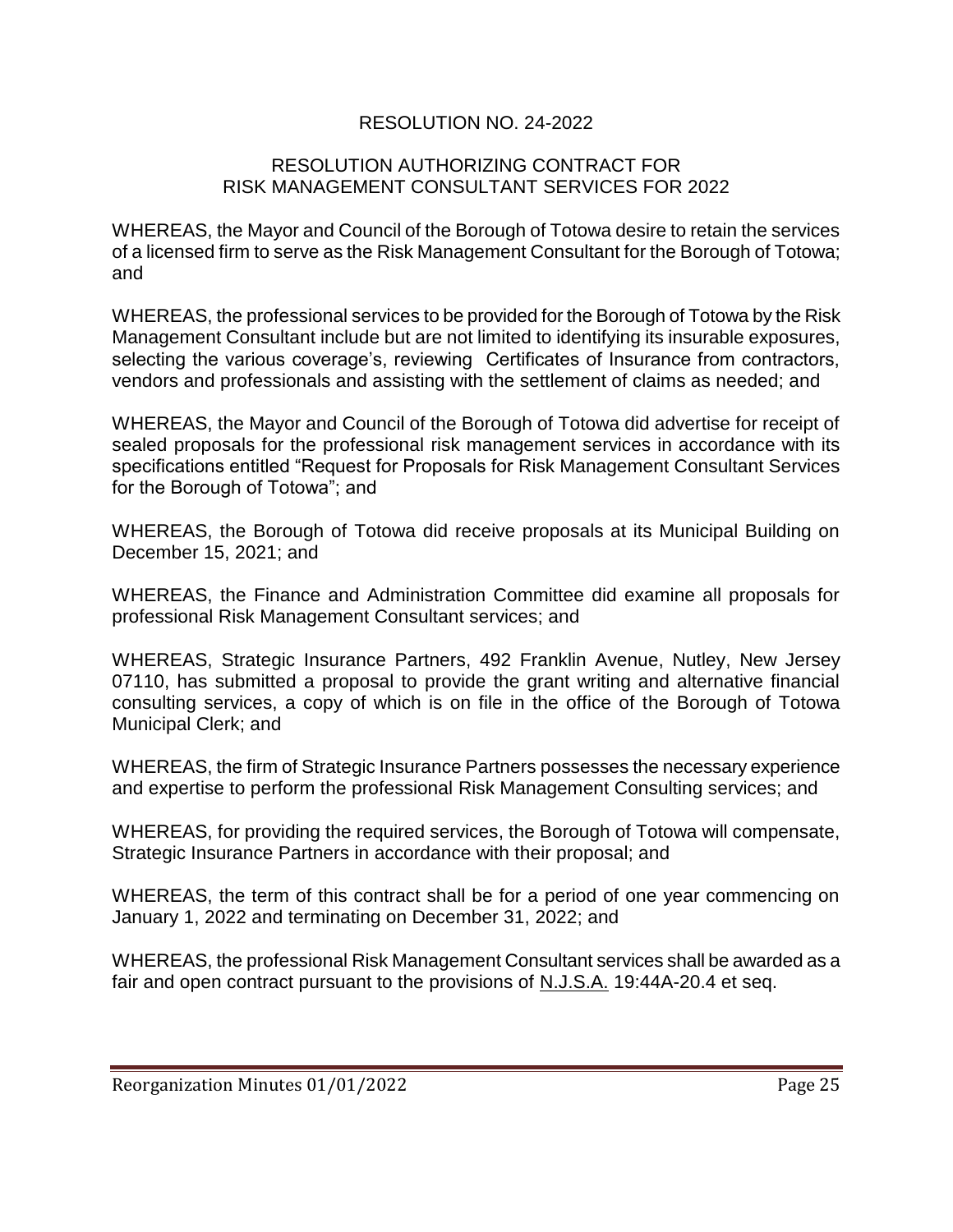NOW, THEREFORE, BE IT RESOLVED, that the Mayor and Council of the Borough of Totowa do hereby authorize the Borough of Totowa to enter into a contract with Strategic Insurance Partners to serve as the Borough of Totowa Risk Management Consultant.

BE IT FURTHER RESOLVED, that the Municipal Council of the Borough of Totowa does hereby authorize the Mayor and Municipal Clerk to execute any and all necessary instruments relating thereto.

There was a motion by Councilman D'Angelo, seconded by Councilwoman Andriani to adopt the following professional resolution for the Grant Writer. On roll call vote, all members of the Council present voted in the affirmative.

## RESOLUTION NO. 25-2022

#### RESOLUTION AUTHORIZING CONTRACT FOR PROFESSIONAL GRANT WRITING SERVICES FOR 2022

WHEREAS, the Mayor and Council of the Borough of Totowa desire the services of a professional grant writing firm to assist the Borough of Totowa with securing federal and state appropriations, grant procurement and alternative funding methodologies; and

WHEREAS, the Mayor and Council of the Borough of Totowa did advertise for receipt of sealed proposals for the professional grant writing services in accordance with its specifications entitled "Request for Proposals for the Position of Municipal Grant Writer for the Borough of Totowa"; and

WHEREAS, the Borough of Totowa did receive proposals at its Municipal Building on December 15, 2021; and

WHEREAS, the Finance and Administration Committee did examine all proposals for professional grant writing services; and

WHEREAS, Millennium Strategies LLC, 60 Roseland Avenue, Caldwell, New Jersey 07006, has submitted a proposal to provide the grant writing and alternative financial consulting services, a copy of which is on file in the office of the Borough of Totowa Municipal Clerk; and

WHEREAS, the firm of Millennium Strategies LLC possesses the necessary experience and expertise to perform the professional grant writing services; and

WHEREAS, for providing the required services, the Borough of Totowa will compensate, Millennium Strategies LLC in accordance with their proposal; and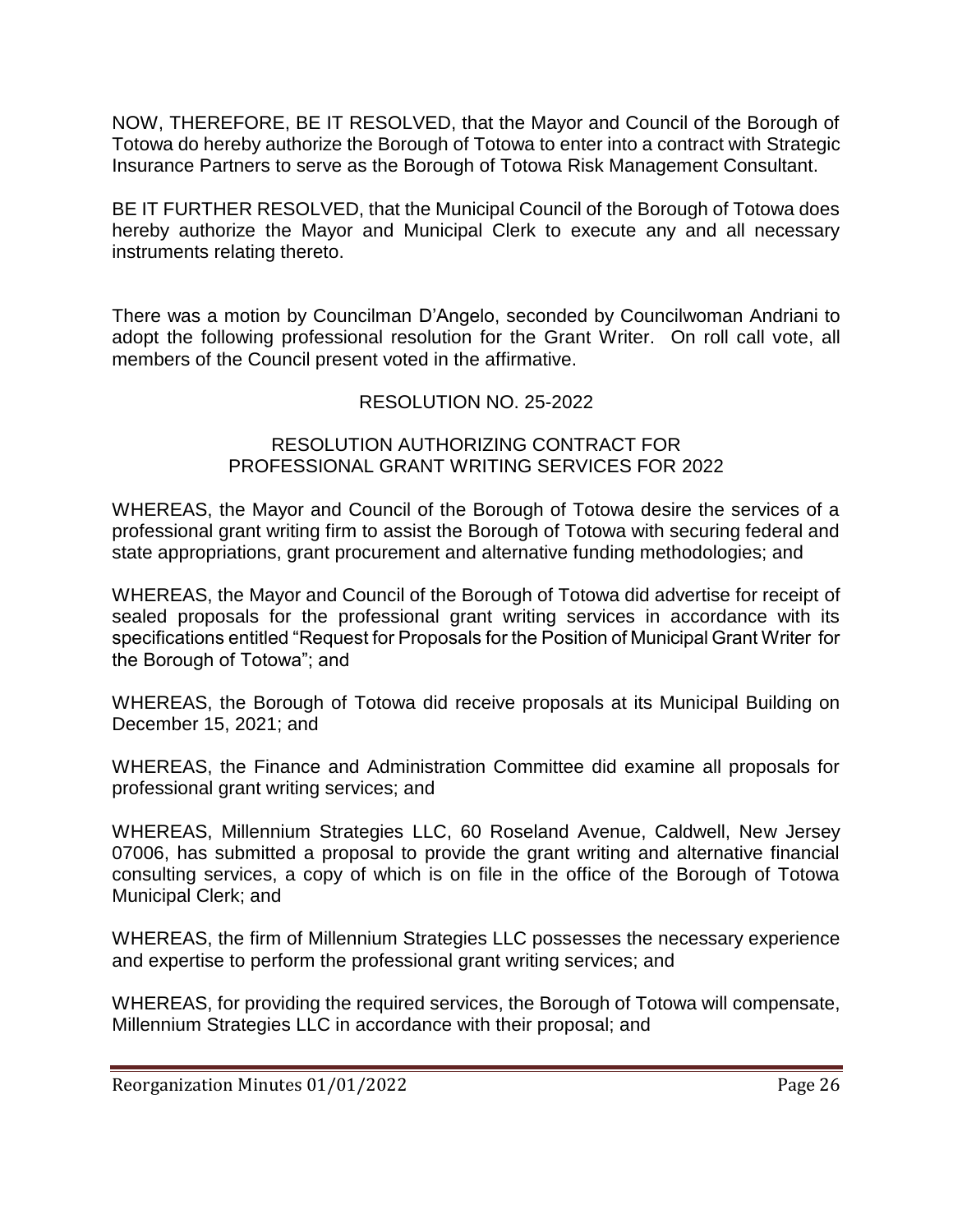WHEREAS, the term of this contract shall be for a period of one year commencing on January 1, 2022 and terminating on December 31, 2022; and

WHEREAS, the professional grant writing services shall be awarded as a fair and open contract pursuant to the provisions of N.J.S.A. 19:44A-20.4 et seq.

NOW, THEREFORE, BE IT RESOLVED, that the Mayor and Council of the Borough of Totowa do hereby authorize the Borough of Totowa to enter into a contract with Millennium Strategies LLC to serve as the Borough of Totowa Municipal Grant Writer and provide professional grant writing services.

BE IT FURTHER RESOLVED, that the Municipal Council of the Borough of Totowa does hereby authorize the Mayor and Municipal Clerk to execute any and all necessary instruments relating thereto.

The following appointments were made by Mayor Coiro and do not require Council consent or confirmation:

| <b>POSITION</b>                   | TERM/<br><b>YEARS</b> | <b>APPOINTED</b>      |
|-----------------------------------|-----------------------|-----------------------|
| <b>Planning Board Class IV</b>    | 4                     | Robert Festa, Jr.     |
| <b>Planning Board Class IV</b>    | 4                     | <b>Anthony Zarek</b>  |
| Planning Board Class IV (Alt. 2)  | 2                     | Kevin Hanrahan        |
| <b>Planning Board Class III</b>   |                       | Louis D'Angelo        |
| <b>Planning Board Class II</b>    |                       | <b>James Niland</b>   |
| <b>Board of Recreation</b>        | 5                     | <b>Thomas Mele</b>    |
| <b>Board of Recreation</b>        | 5                     | Danny Palazzo         |
| <b>Shade Tree Commission</b>      | 5                     | <b>Kendall Murphy</b> |
| <b>Senior Citizen Coordinator</b> |                       | Maria Murphy          |
| <b>Local Assistance Board</b>     |                       | Debra Andriani        |
| <b>Local Assistance Board</b>     |                       | Douglas Upritchard    |

Mayor Coiro announced the following Council Committees for the year 2022. The first Councilman/Councilwoman listed is the Chair of that Committee.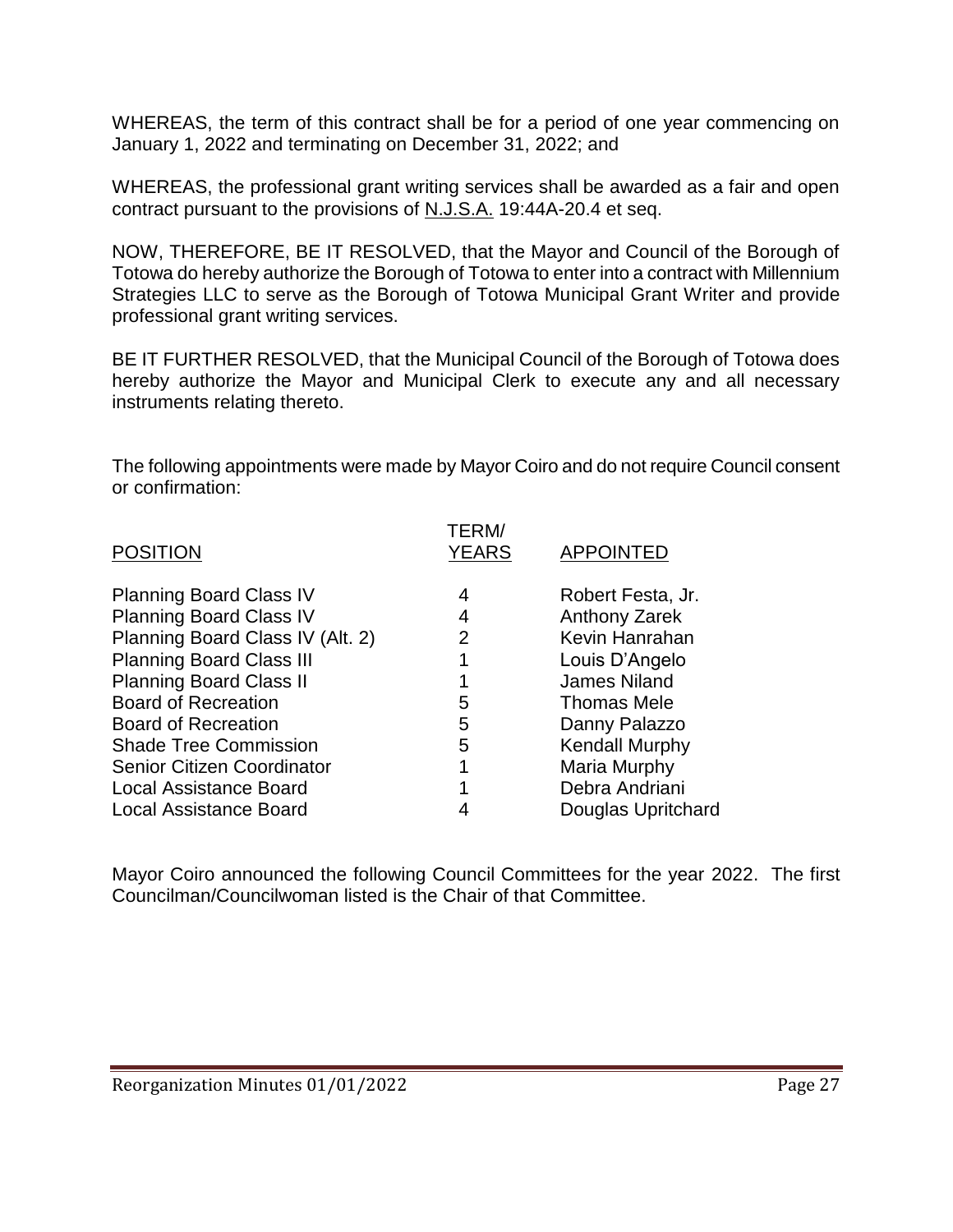# FINANCE & ADMINISTRATION

|                                                        | <b>PICARELLI</b>                 | D'ANGELO                                                    | <b>CAPO</b>                                                                         |
|--------------------------------------------------------|----------------------------------|-------------------------------------------------------------|-------------------------------------------------------------------------------------|
| Auditor<br>Assessor<br>Legal                           | <b>Uniform Construction Code</b> | <b>Budgetary Control</b><br><b>Tax Collector</b><br>Garbage | Insurance<br>Treasury<br><b>Municipal Court</b><br><b>Street Lighting</b>           |
|                                                        |                                  | <b>PUBLIC SAFETY</b>                                        |                                                                                     |
|                                                        | D'ANGELO                         | <b>CAPO</b>                                                 | <b>BUCHER</b>                                                                       |
| Police<br>Dog License                                  |                                  | Fire                                                        | <b>First Aid</b><br><b>Uniform Fire Code</b>                                        |
|                                                        |                                  | <b>PUBLIC WORKS</b>                                         |                                                                                     |
|                                                        | <b>BUCHER</b>                    | <b>FIERRO</b>                                               | <b>PICARELLI</b>                                                                    |
| Roads                                                  |                                  | <b>Storm Drainage</b><br><b>Flood Control</b>               | Water                                                                               |
| <b>ENGINEERING &amp; PUBLIC PROPERTY</b>               |                                  |                                                             |                                                                                     |
|                                                        | <b>CAPO</b>                      | <b>ANDRIANI</b>                                             | D'ANGELO                                                                            |
| Engineering                                            |                                  | Sewer                                                       | <b>All Public Property</b>                                                          |
| <b>LIAISON &amp; INSPECTION</b>                        |                                  |                                                             |                                                                                     |
|                                                        | <b>ANDRIANI</b>                  | <b>BUCHER</b>                                               | <b>FIERRO</b>                                                                       |
| <b>Board of Health</b><br>Library<br><b>Shade Tree</b> |                                  | Recreation<br><b>Planning Board</b>                         | <b>Swimming Pool</b><br><b>Board of Adjustment</b><br><b>Local Assistance Board</b> |
| <b>LEGISLATIVE &amp; ORDINANCES</b>                    |                                  |                                                             |                                                                                     |
|                                                        | <b>FIERRO</b>                    | <b>PICARELLI</b>                                            | <b>ANDRIANI</b>                                                                     |
| Ordinances                                             |                                  | Legislation                                                 | Licenses                                                                            |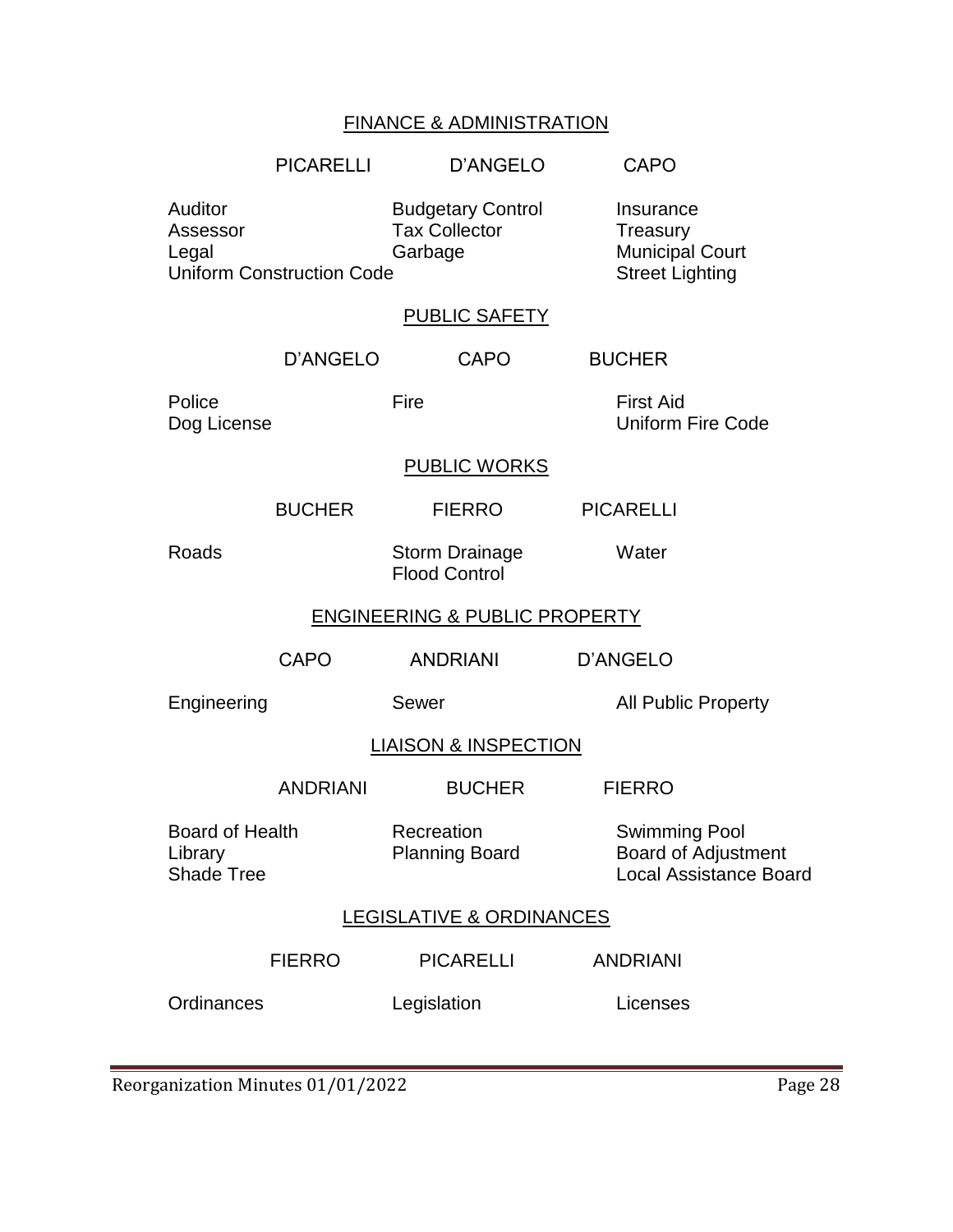Mayor Coiro asked Father Marc Mancini to give the benediction.

Mayor Coiro gave his annual New Year's State of the Municipality Address and Message to the Citizens of the Borough of Totowa.

Dear Fellow Residents,

As I do each New Year's Day, I would like to review some of the events and accomplishments that took place in our town during the past year and to announce some of the plans we have for 2022. First, I'd like to welcome Anthony Picarelli and newcomer Patrick Fierro to the Council and congratulate them on their recent election victory. I know that both Anthony and Patrick will work hard throughout the year for our residents. They will be involved in many of our town's operations and I am sure I can count on them to serve Totowa well into the future. At this time, I do want to acknowledge and thank Lisa Palazzo for her three years of service as a Councilwoman and her contributions to our residents.

I would also like to congratulate Rich Schopperth as he begins his third term as Fire Chief. His dedication to our volunteer firefighters should be commended. The Council and I look forward to working with our Chief for the next two years.

Well, it seems like 2021 was just as odd as 2020 was for all of us with the ongoing pandemic. The year started with all of us looking for vaccines. By Spring, most of us were able to get our shots if we so chose to. Our artificial turf was installed and completed in the Spring and was ready for use in April. Unfortunately, we had to cancel Totowa Day and the Memorial Day parade in 2021. However, on the positive side, in June, we were able to open the municipal building to the public, we had a successful summer camp for our youth, we opened our town pool to a record number of members, and held 11 summer concerts on our lawn in front of the municipal building that were well attended.

Then, at the end of August, our town was hit by Hurricane Ida. The amount of rainfall we received in a short time overwhelmed our sewer system as was seen across New Jersey. Streets looked like rivers and areas of our town that hadn't flooded before suddenly did. Our firefighters worked tirelessly throughout that evening and night, rescuing over 20 people in flooded vehicles while in knee deep water and one individual by boat in the Passaic River. Our First Aid Squad was also on call that night administering to several people. I would like to pause here to thank our volunteers in both the Fire Department and First Aid Squad not only for their efforts during the hurricane but for their efforts throughout the year to our community. Our police department should also be recognized as they were moving nonstop that evening with all of the road closures, abandoned vehicles, and other emergencies they had to deal with. And our DPW staff had to keep the pumps running that night and assisted in the days and weeks after with the clean-up. We saw the best of our community come out with neighbors helping neighbors and our own Councilwoman Andriani and Senator Corrado distributing clean up kits from the Red Cross to affected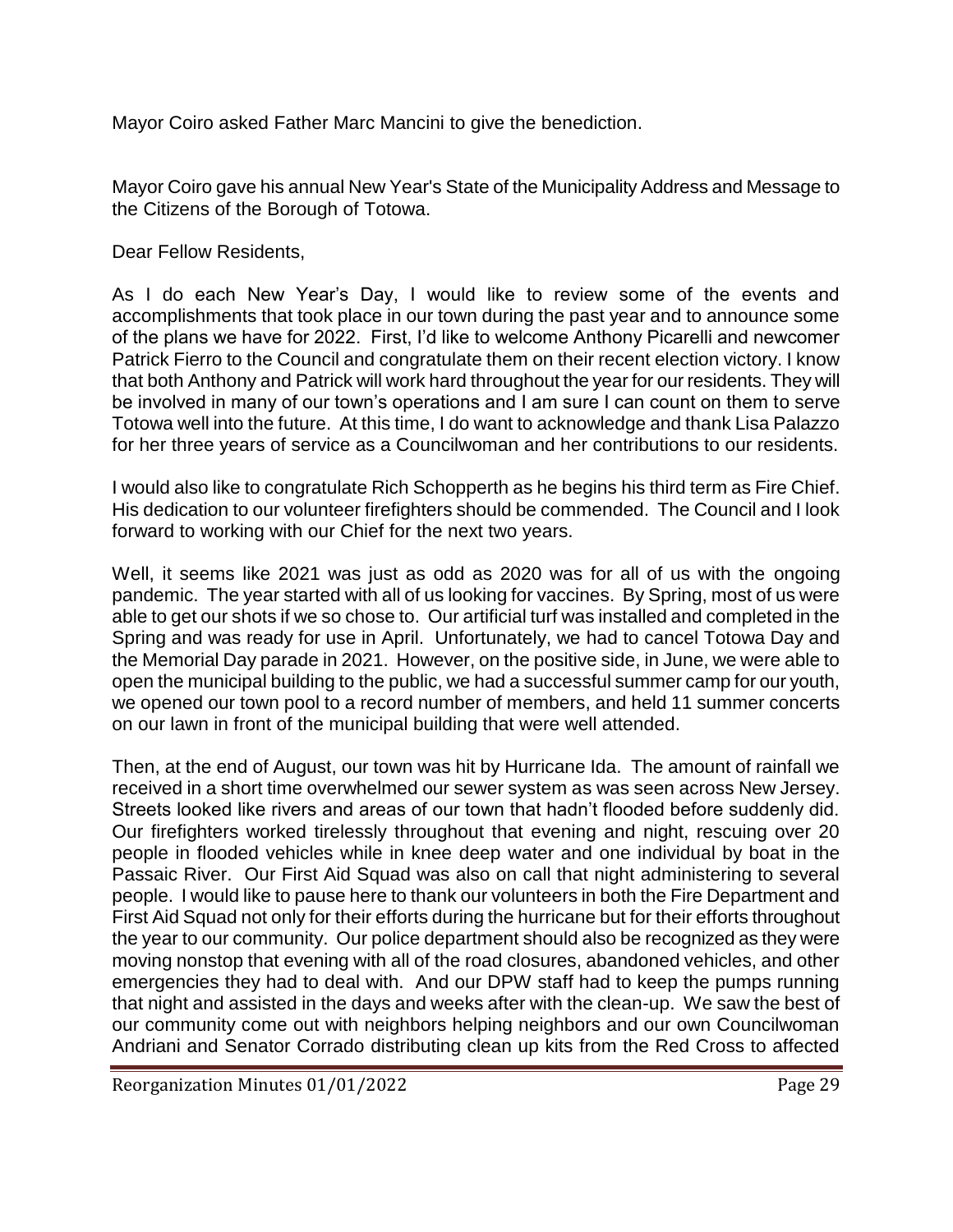residents. The library offered food and essential nonfood items to needy residents through the generous donations of Totowa residents. Let's hope we don't have to face one of those storms again any time soon.

During the Fall, we were able to hold our 5K Turkey Trot once again and the number of participants swelled from the prior two years. The fire truck parade with the Totowa and West Paterson Fire departments was also held again and the number of trucks in the parade doubled from two years ago. The toys collected by our volunteer firefighters surpassed the prior year totals and were donated to children in local hospitals.

And speaking of parades, in December, we were fortunate to have a convoy of trucks from Wreaths Across America rumble through our town on Union Boulevard to crowds of supporters who lined the street. We also held our annual tree lighting ceremony in person with the school choir and musicians.

With respect to our infrastructure, PSEG completed the replacement of older gas lines in our town in 2021. This was done to try to avoid some of the gas problems that occurred during Hurricane Irene and Superstorm Sandy. The roads in our town where PSEG had been digging and have been repaved this year by them or by our town with assistance from grants from the Department of Transportation include the entire length of Stewart Terrace, Meadow Drive, Knollwood Drive, Pamela Drive, Carr Place, Roseda Drive, Glen Terrace, Rutherford Court, Artillery Park Road, Knox Terrace, Colonial Court and portions of Columbus Ave. and Bogert Street. With a grant from the Department of Transportation, we repaved Dey Hill Trail, Craig Court, and Commerce Way. And with our own funds, we repaved Crescent Ave., Margaret St. and Bullens Lane. This long list will improve many of our roads by making them smooth again. In 2021, we have received a grant from the DOT for Hamilton Trail, Stirling Terrace and Fellner Place. We will look to repave all roads in Arlington Estates in addition to those mentioned.

We completed the replacement of all of the park equipment at the Bogert Street park and look to do the same for the park by Riverview firehouse with a grant we are applying for.

We applied for another grant from Passaic County to continue relining our sanitary sewers. Our most recent award is for a portion of Lincoln Avenue. These efforts will help alleviate some of the infiltration that enters our sanitary sewer system. We have begun on the project to replace the pumps and infrastructure at the William Place pump house. We are in the engineering planning stage for an upgrade to the Riverview Drive pump station. These are both expensive projects but the upgrades are necessary as the existing systems are quite outdated. We will continue looking at ways to improve our water and sewer system while alleviating flooding to our residents.

Real estate development continued in Totowa in 2021. While we are pleased that developers have confidence in our borough, we also want the development to be done smartly and we must consider the impact on our infrastructure. On the former North Jersey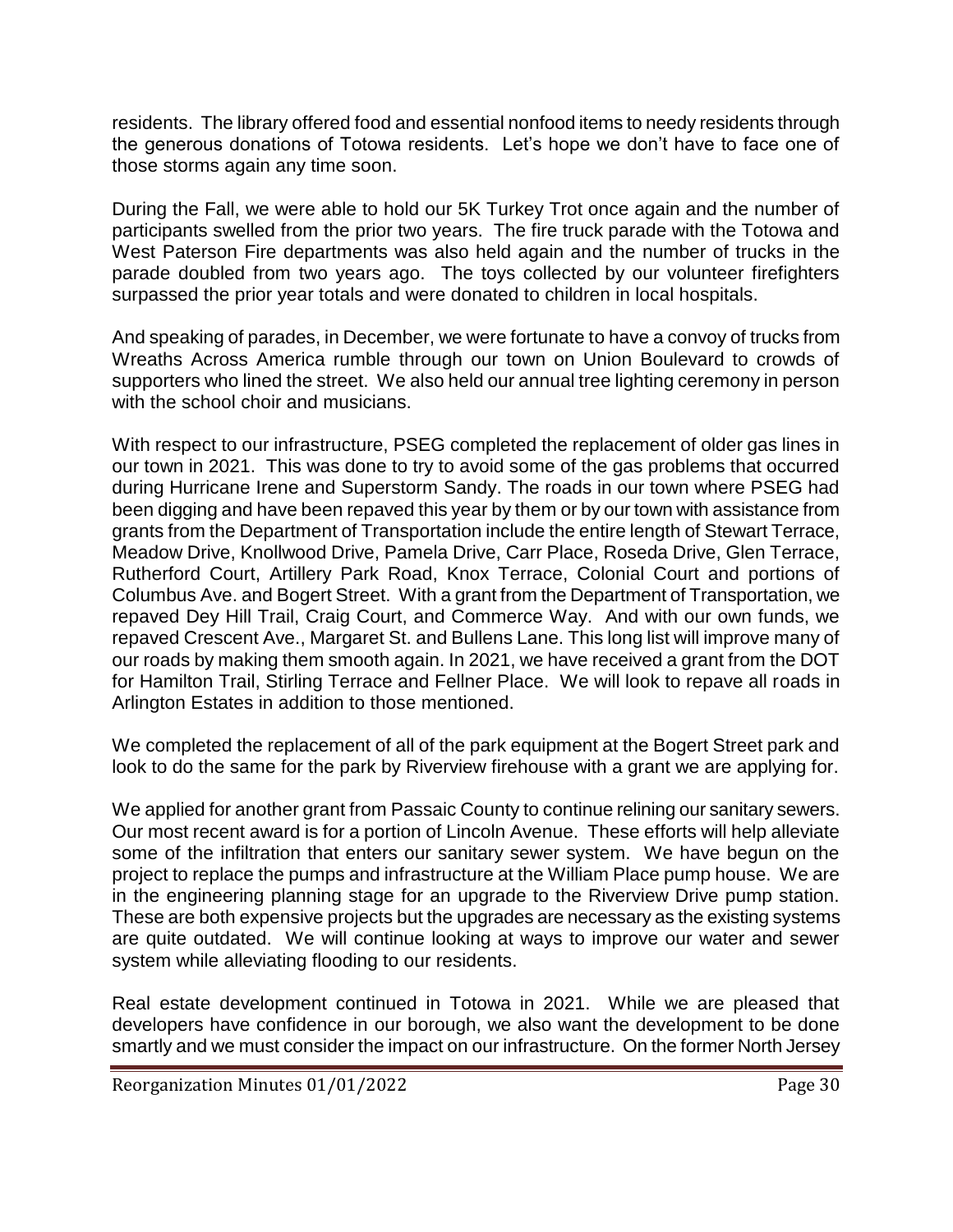Development Center site on Minnisink Road, the construction of the medical office building is almost complete and should open in phases this year. As part of the agreement with the developer, Minnisink Road and Vreeland Ave. will be widened at the intersection of those roads and traffic lights installed as part of the obligation of the developer.

Digital Realty has begun construction of data centers on Union Boulevard just south of Route 46. The additional ratables from the projects mentioned and other construction taking place should provide ratables and ease the tax burden on our residents.

Our community continues to be strengthened by the support of our professional staff, all of our employees, and, of course, volunteers. In addition to the fire fighters and first aid squad members I previously mentioned, there are also volunteers at the PAL and on our municipal boards who donate their time selflessly in the best interest of our community and all of these efforts are truly appreciated by the Council and me. In particular I would like to acknowledge the efforts of our Board of Recreation and their Director this past year. While I only mentioned a few of the events that the Board sponsored in 2021, there were others as well for the benefit of our children and adults.

Our Totowa Public Library continues to flourish with new and expanded programs offered as well as assistance to our senior citizens and residents in need. Under the direction of the Board and its director, the library has become more than a library- it is a community center. And special recognition goes out to Janet Saunders, who just retired from the Library Board after serving 40 years, with over 30 of them as President. Her time in leading the Board is much appreciated.

On the property tax front, in 2021, our total tax rate decreased by 1.6%. This was attributable to several factors including favorable tax treatment from Passaic County and Passaic Valley High School and an increase in ratables in our town. As you have heard me say many times, we are determined to be fiscally prudent. In Totowa we have decided to make tough choices and not place a financial burden on future budgets and future generations. The turf field that was installed and the upgrades to the William Place pump station I spoke about are being funded without incurring any debt. We have now achieved our tenth consecutive year without any long-term debt in our municipality, a claim only a handful of municipalities across New Jersey can make. Our core belief is that we should pay currently to meet our obligations where we can and not borrow if possible. By freeing ourselves of debt, we can utilize those funds for much needed improvements to our infrastructure and replacing outdated equipment. In 2021, Totowa continues the distinction of having the lowest tax rate of the 16 municipalities in Passaic County. The Council and I will once again work hard to maintain the lowest tax rate for our residents.

The Council and I will remain active in our community's affairs in 2022. While we have seen a surge in positive cases in our community over the past few weeks, the projections indicate that we should begin seeing a drop in positive cases by mid to end of January. Our future is bright and I am confident that we will continue our improvements to our town as